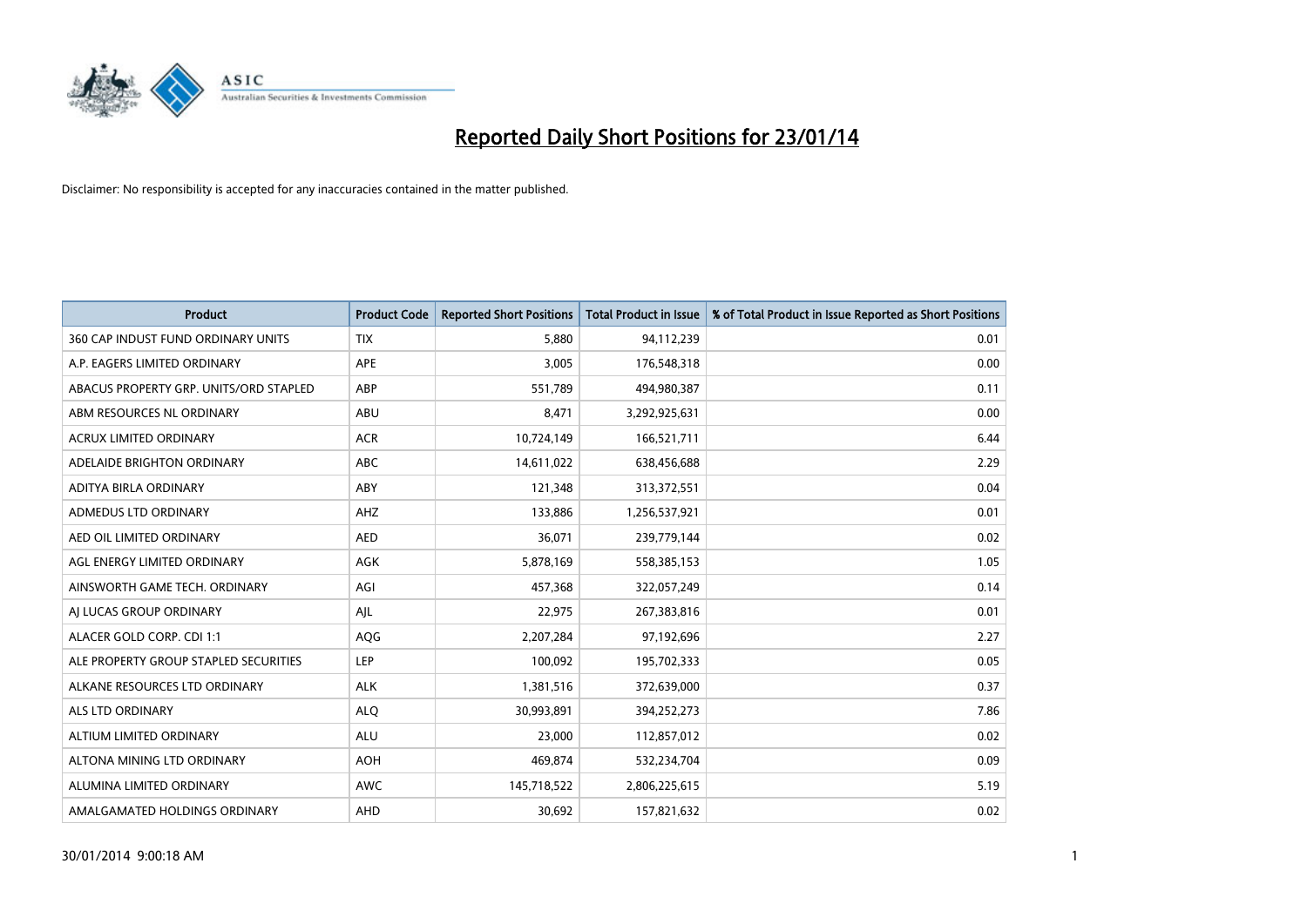

| <b>Product</b>                            | <b>Product Code</b> | <b>Reported Short Positions</b> | <b>Total Product in Issue</b> | % of Total Product in Issue Reported as Short Positions |
|-------------------------------------------|---------------------|---------------------------------|-------------------------------|---------------------------------------------------------|
| AMCOM TELECOMM, ORDINARY                  | <b>AMM</b>          | 975,476                         | 244,557,101                   | 0.40                                                    |
| AMCOR LIMITED ORDINARY                    | AMC                 | 3,347,154                       | 1,206,684,923                 | 0.28                                                    |
| AMP LIMITED ORDINARY                      | AMP                 | 34,017,625                      | 2,957,737,964                 | 1.15                                                    |
| ANSELL LIMITED ORDINARY                   | <b>ANN</b>          | 3,438,315                       | 152,762,142                   | 2.25                                                    |
| ANTARES ENERGY LTD ORDINARY               | AZZ                 | 150,996                         | 255,000,000                   | 0.06                                                    |
| ANZ BANKING GRP LTD ORDINARY              | ANZ                 | 4,878,873                       | 2,744,102,108                 | 0.18                                                    |
| APA GROUP STAPLED SECURITIES              | APA                 | 17,374,943                      | 835,750,807                   | 2.08                                                    |
| APN NEWS & MEDIA ORDINARY                 | <b>APN</b>          | 12,899,534                      | 661,526,586                   | 1.95                                                    |
| AQUARIUS PLATINUM. ORDINARY               | <b>AOP</b>          | 5,257,375                       | 487,782,536                   | 1.08                                                    |
| AQUILA RESOURCES ORDINARY                 | <b>AQA</b>          | 13,453,167                      | 411,804,442                   | 3.27                                                    |
| ARAFURA RESOURCE LTD ORDINARY             | ARU                 | 46,367                          | 441,270,644                   | 0.01                                                    |
| ARB CORPORATION ORDINARY                  | <b>ARP</b>          | 1,598,916                       | 72,481,302                    | 2.21                                                    |
| ARDENT LEISURE GROUP STAPLED SECURITIES   | AAD                 | 1,470,308                       | 405,055,708                   | 0.36                                                    |
| ARENA REIT. ORDINARY UNITS                | ARF                 | 14,307                          | 211,495,653                   | 0.01                                                    |
| ARISTOCRAT LEISURE ORDINARY               | <b>ALL</b>          | 7,369,308                       | 551,418,047                   | 1.34                                                    |
| ARRIUM LTD ORDINARY                       | ARI                 | 21,780,274                      | 1,361,469,008                 | 1.60                                                    |
| ASCIANO LIMITED ORDINARY                  | <b>AIO</b>          | 5,660,494                       | 975,385,664                   | 0.58                                                    |
| ASG GROUP LIMITED ORDINARY                | <b>ASZ</b>          | 785,191                         | 206,720,839                   | 0.38                                                    |
| ASPEN GROUP ORD/UNITS STAPLED             | <b>APZ</b>          | 55,739                          | 119,946,366                   | 0.05                                                    |
| ASTRO JAP PROP GROUP STAPLED US PROHIBIT. | AJA                 | 3,365                           | 67,211,752                    | 0.01                                                    |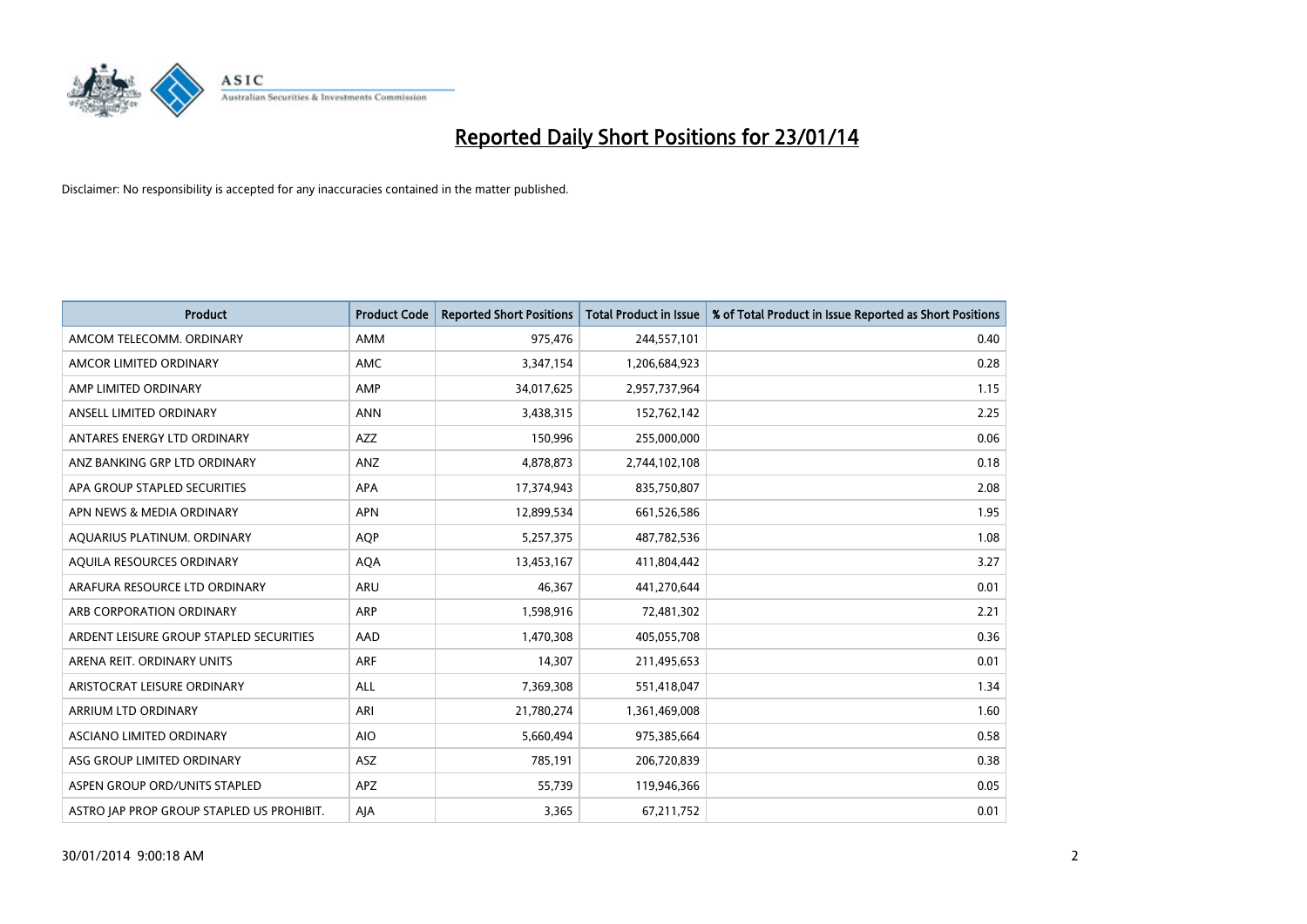

| <b>Product</b>                       | <b>Product Code</b> | <b>Reported Short Positions</b> | <b>Total Product in Issue</b> | % of Total Product in Issue Reported as Short Positions |
|--------------------------------------|---------------------|---------------------------------|-------------------------------|---------------------------------------------------------|
| ASX LIMITED ORDINARY                 | ASX                 | 3,330,536                       | 193,595,162                   | 1.72                                                    |
| ATLAS IRON LIMITED ORDINARY          | <b>AGO</b>          | 85,324,098                      | 915,496,158                   | 9.32                                                    |
| AUCKLAND INTERNATION ORDINARY        | AIA                 | 747                             | 1,322,564,489                 | 0.00                                                    |
| AURIZON HOLDINGS LTD ORDINARY        | AZJ                 | 59,183,090                      | 2,137,284,503                 | 2.77                                                    |
| <b>AURORA OIL &amp; GAS ORDINARY</b> | <b>AUT</b>          | 6,596,995                       | 448,785,778                   | 1.47                                                    |
| AUSDRILL LIMITED ORDINARY            | ASL                 | 22,152,201                      | 312,277,224                   | 7.09                                                    |
| AUSENCO LIMITED ORDINARY             | AAX                 | 1,169,368                       | 168,449,799                   | 0.69                                                    |
| AUSTAL LIMITED ORDINARY              | ASB                 | 386,088                         | 346,379,377                   | 0.11                                                    |
| AUSTBROKERS HOLDINGS ORDINARY        | <b>AUB</b>          | 639                             | 59,642,171                    | 0.00                                                    |
| AUSTIN ENGINEERING ORDINARY          | ANG                 | 88,318                          | 82,539,403                    | 0.11                                                    |
| AUSTRALAND PROPERTY STAPLED SECURITY | <b>ALZ</b>          | 1,638,708                       | 578,324,670                   | 0.28                                                    |
| AUSTRALIAN AGRICULT, ORDINARY        | AAC                 | 2,268,236                       | 532,294,404                   | 0.43                                                    |
| AUSTRALIAN FOUNDAT. ORDINARY         | AFI                 | 1,160                           | 1,042,757,713                 | 0.00                                                    |
| AUSTRALIAN INFR LTD ORDINARY         | <b>AIX</b>          | 23,608                          | 620,733,944                   | 0.00                                                    |
| AUSTRALIAN PHARM, ORDINARY           | API                 | 9,841,317                       | 488,115,883                   | 2.02                                                    |
| AUTOMOTIVE HOLDINGS ORDINARY         | AHE                 | 99,036                          | 260,579,682                   | 0.04                                                    |
| AVEO GROUP STAPLED SECURITIES        | AOG                 | 11,391,693                      | 500,111,460                   | 2.28                                                    |
| AVIENNINGS LIMITED ORDINARY          | <b>AVJ</b>          | 69,999                          | 384,423,851                   | 0.02                                                    |
| AWE LIMITED ORDINARY                 | <b>AWE</b>          | 1,110,111                       | 522,696,385                   | 0.21                                                    |
| AZONTO PET LTD ORDINARY              | APY                 | 41                              | 1,155,765,100                 | 0.00                                                    |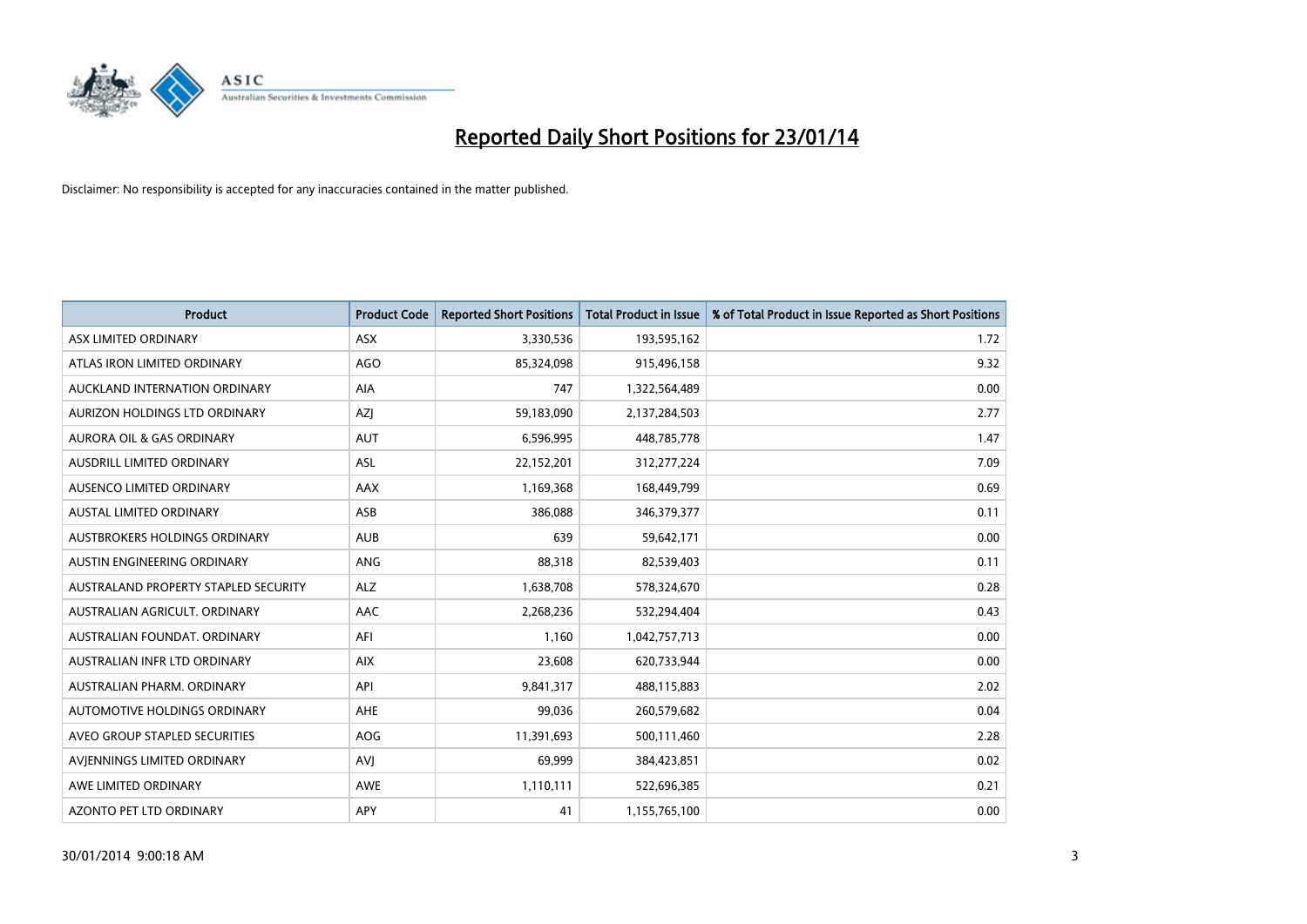

| <b>Product</b>                         | <b>Product Code</b> | <b>Reported Short Positions</b> | <b>Total Product in Issue</b> | % of Total Product in Issue Reported as Short Positions |
|----------------------------------------|---------------------|---------------------------------|-------------------------------|---------------------------------------------------------|
| <b>BANDANNA ENERGY ORDINARY</b>        | <b>BND</b>          | 21,658,214                      | 528,481,199                   | 4.10                                                    |
| BANK OF QUEENSLAND. ORDINARY           | <b>BOQ</b>          | 4,358,586                       | 322,566,581                   | 1.35                                                    |
| <b>BANNERMAN RESOURCES ORDINARY</b>    | <b>BMN</b>          | 310,166                         | 322,885,298                   | 0.10                                                    |
| <b>BASE RES LIMITED ORDINARY</b>       | <b>BSE</b>          | 6,476,979                       | 561,840,029                   | 1.15                                                    |
| <b>BATHURST RES LTD. ORDINARY</b>      | <b>BRL</b>          | 13,430,389                      | 821,457,725                   | 1.63                                                    |
| <b>BC IRON LIMITED ORDINARY</b>        | <b>BCI</b>          | 460.498                         | 123,928,630                   | 0.37                                                    |
| <b>BEACH ENERGY LIMITED ORDINARY</b>   | <b>BPT</b>          | 13,585,067                      | 1,278,348,742                 | 1.06                                                    |
| BEADELL RESOURCE LTD ORDINARY          | <b>BDR</b>          | 26,838,275                      | 790,727,280                   | 3.39                                                    |
| BEGA CHEESE LTD ORDINARY               | <b>BGA</b>          | 252,734                         | 152,245,802                   | 0.17                                                    |
| BENDIGO AND ADELAIDE ORDINARY          | <b>BEN</b>          | 11,096,950                      | 409,994,759                   | 2.71                                                    |
| BENTHAM IMF LTD ORDINARY               | IMF                 | 2,224,776                       | 164,380,143                   | 1.35                                                    |
| BERKELEY RESOURCES ORDINARY            | <b>BKY</b>          | 112,668                         | 180,361,323                   | 0.06                                                    |
| BETASHARES ASX RES ETF UNITS           | <b>ORE</b>          | 809,000                         | 3,020,814                     | 26.78                                                   |
| <b>BHP BILLITON LIMITED ORDINARY</b>   | <b>BHP</b>          | 5,401,231                       | 3,211,691,105                 | 0.17                                                    |
| <b>BILLABONG ORDINARY</b>              | <b>BBG</b>          | 10,886,958                      | 480,730,006                   | 2.26                                                    |
| <b>BIONOMICS LIMITED ORDINARY</b>      | <b>BNO</b>          | 197.819                         | 417,111,567                   | 0.05                                                    |
| <b>BLACKMORES LIMITED ORDINARY</b>     | <b>BKL</b>          | 22,471                          | 17,046,024                    | 0.13                                                    |
| BLACKTHORN RESOURCES ORD US PROHIBITED | <b>BTR</b>          | 685,907                         | 164,285,950                   | 0.42                                                    |
| <b>BLUESCOPE STEEL LTD ORDINARY</b>    | <b>BSL</b>          | 5,192,059                       | 558,733,728                   | 0.93                                                    |
| <b>BOART LONGYEAR ORDINARY</b>         | <b>BLY</b>          | 29,648,715                      | 461,163,412                   | 6.43                                                    |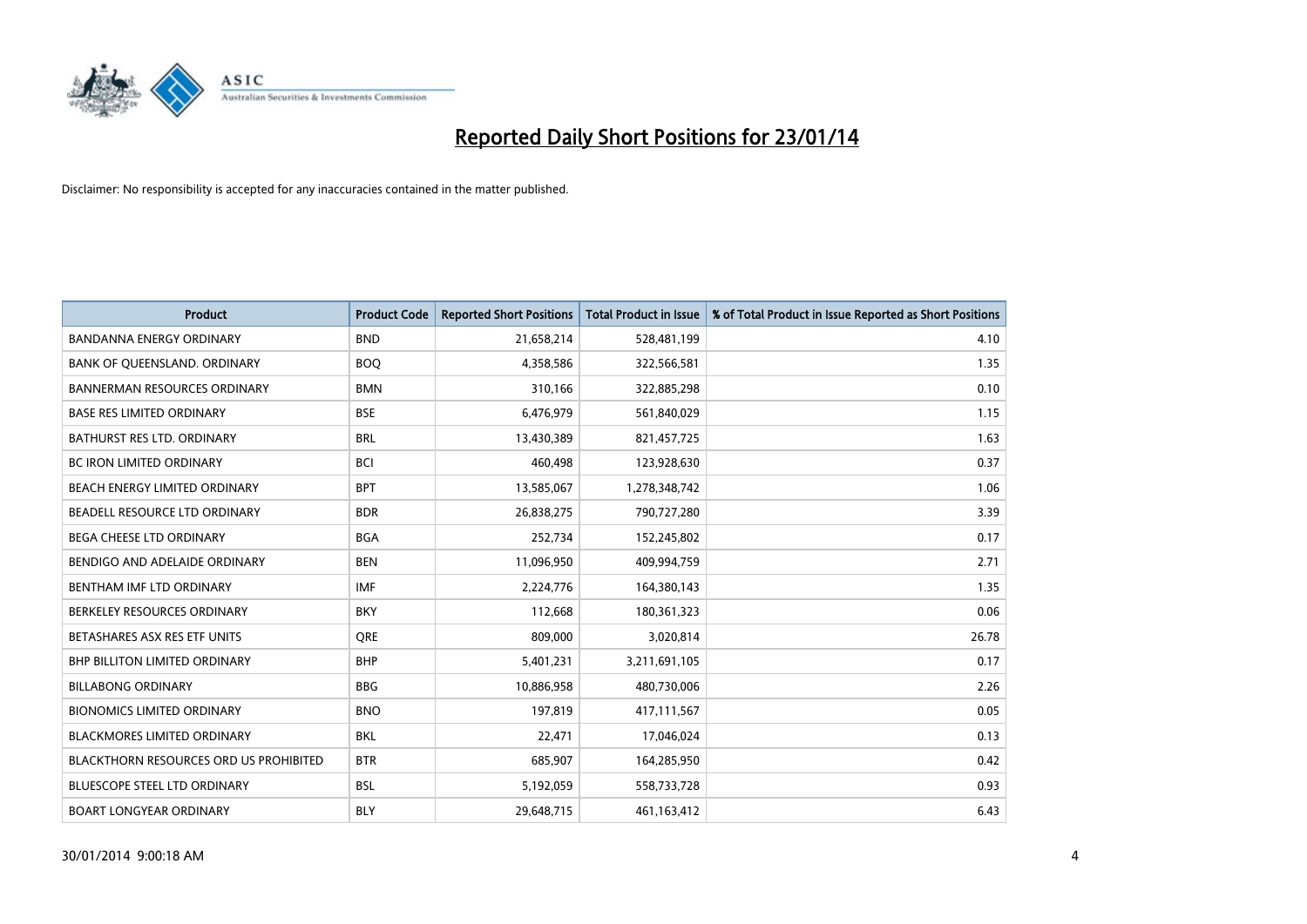

| <b>Product</b>                     | <b>Product Code</b> | <b>Reported Short Positions</b> | <b>Total Product in Issue</b> | % of Total Product in Issue Reported as Short Positions |
|------------------------------------|---------------------|---------------------------------|-------------------------------|---------------------------------------------------------|
| <b>BOOM LOGISTICS ORDINARY</b>     | <b>BOL</b>          | 249,999                         | 474,868,764                   | 0.05                                                    |
| BORAL LIMITED. ORDINARY            | <b>BLD</b>          | 43,976,618                      | 778,739,826                   | 5.65                                                    |
| <b>BRADKEN LIMITED ORDINARY</b>    | <b>BKN</b>          | 18,811,229                      | 169,240,662                   | 11.12                                                   |
| <b>BRAMBLES LIMITED ORDINARY</b>   | <b>BXB</b>          | 1,787,604                       | 1,561,791,046                 | 0.11                                                    |
| BREVILLE GROUP LTD ORDINARY        | <b>BRG</b>          | 2,994,417                       | 130,095,322                   | 2.30                                                    |
| <b>BRICKWORKS LIMITED ORDINARY</b> | <b>BKW</b>          | 101,315                         | 148,038,996                   | 0.07                                                    |
| BT INVESTMENT MNGMNT ORDINARY      | <b>BTT</b>          | 52,034                          | 282,727,073                   | 0.02                                                    |
| <b>BURU ENERGY ORDINARY</b>        | <b>BRU</b>          | 13,806,949                      | 298,505,530                   | 4.63                                                    |
| <b>BWP TRUST ORDINARY UNITS</b>    | <b>BWP</b>          | 2,477,483                       | 627,165,919                   | 0.40                                                    |
| CABCHARGE AUSTRALIA ORDINARY       | CAB                 | 14,957,100                      | 120,430,683                   | 12.42                                                   |
| CALTEX AUSTRALIA ORDINARY          | <b>CTX</b>          | 1,400,650                       | 270,000,000                   | 0.52                                                    |
| CAPE LAMBERT RES LTD ORDINARY      | <b>CFE</b>          | 19,764                          | 667,938,887                   | 0.00                                                    |
| CARDNO LIMITED ORDINARY            | CDD                 | 7,822,487                       | 146,134,957                   | 5.35                                                    |
| <b>CARINDALE PROPERTY UNIT</b>     | <b>CDP</b>          | 99,853                          | 70,000,000                    | 0.14                                                    |
| CARNARVON PETROLEUM ORDINARY       | <b>CVN</b>          | 12,220                          | 986,565,952                   | 0.00                                                    |
| CARSALES.COM LTD ORDINARY          | <b>CRZ</b>          | 6,371,357                       | 237,773,965                   | 2.68                                                    |
| CASH CONVERTERS ORDINARY           | <b>CCV</b>          | 5,946,444                       | 426,302,767                   | 1.39                                                    |
| CEDAR WOODS PROP. ORDINARY         | <b>CWP</b>          | 36,020                          | 73,732,683                    | 0.05                                                    |
| CENTRAL PETROLEUM ORDINARY         | <b>CTP</b>          | 20,176                          | 309,219,473                   | 0.01                                                    |
| CERAMIC FUEL CELLS ORDINARY        | <b>CFU</b>          | 390                             | 1,751,724,324                 | 0.00                                                    |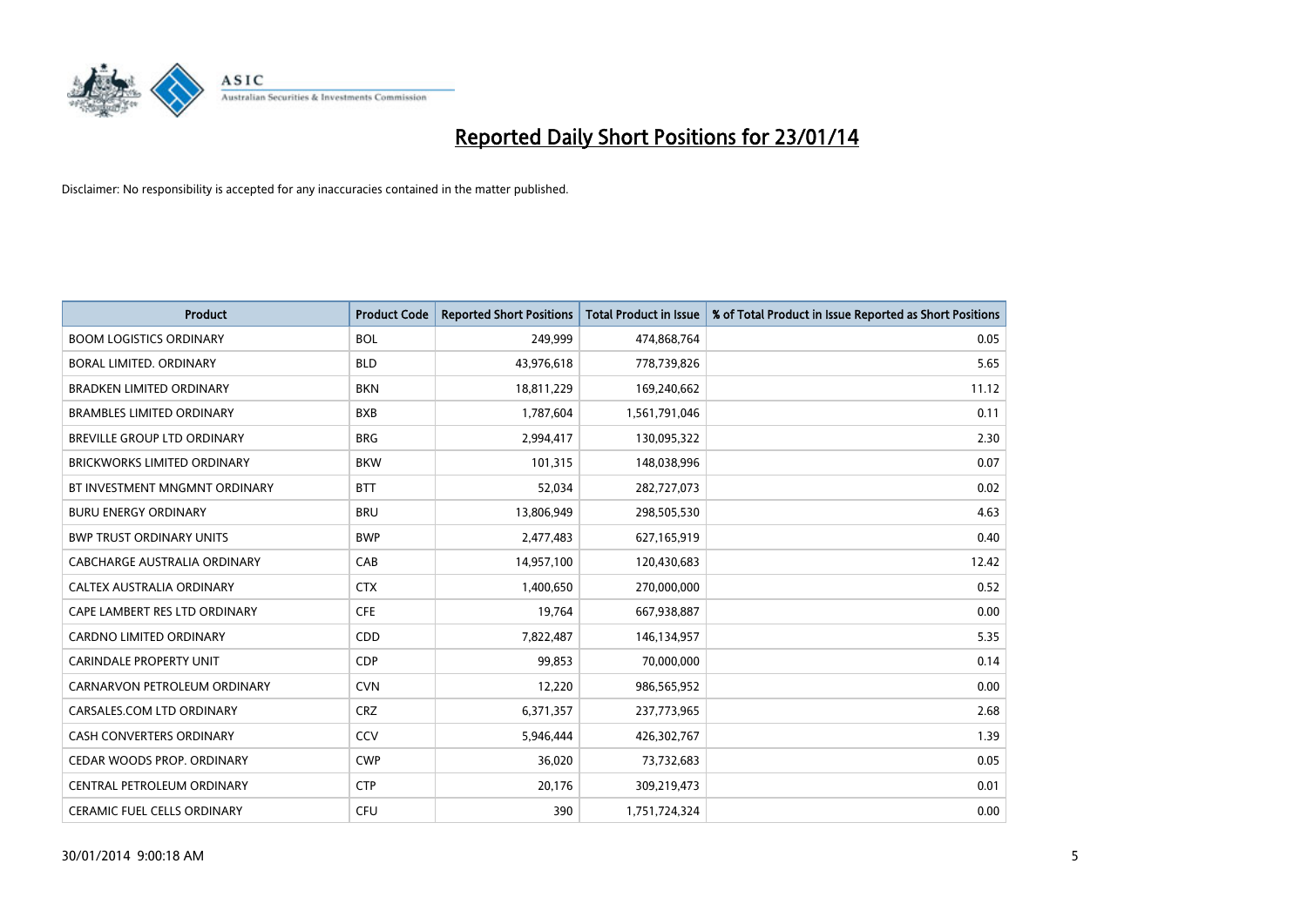

| <b>Product</b>                          | <b>Product Code</b> | <b>Reported Short Positions</b> | <b>Total Product in Issue</b> | % of Total Product in Issue Reported as Short Positions |
|-----------------------------------------|---------------------|---------------------------------|-------------------------------|---------------------------------------------------------|
| CFS RETAIL TRUST GRP STAPLED SECURITIES | <b>CFX</b>          | 52,031,992                      | 3,009,638,042                 | 1.73                                                    |
| CHALLENGER DIV.PRO. STAPLED UNITS       | <b>CDI</b>          | 119,798                         | 214,101,013                   | 0.06                                                    |
| CHALLENGER LIMITED ORDINARY             | <b>CGF</b>          | 544,398                         | 530,862,585                   | 0.10                                                    |
| CHARTER HALL GROUP STAPLED US PROHIBIT. | <b>CHC</b>          | 151,852                         | 309,358,198                   | 0.05                                                    |
| <b>CHARTER HALL RETAIL UNITS</b>        | <b>COR</b>          | 8,917,220                       | 362,896,512                   | 2.46                                                    |
| <b>CHORUS LIMITED ORDINARY</b>          | <b>CNU</b>          | 95,569                          | 396,369,767                   | 0.02                                                    |
| COAL OF AFRICA LTD ORDINARY             | <b>CZA</b>          | 426                             | 1,048,368,613                 | 0.00                                                    |
| COALSPUR MINES LTD ORDINARY             | <b>CPL</b>          | 5,487,800                       | 641,394,435                   | 0.86                                                    |
| <b>COBAR CONSOLIDATED ORDINARY</b>      | CCU                 | 100,000                         | 329,646,728                   | 0.03                                                    |
| COCA-COLA AMATIL ORDINARY               | <b>CCL</b>          | 15,640,906                      | 763,590,249                   | 2.05                                                    |
| COCHLEAR LIMITED ORDINARY               | <b>COH</b>          | 8,813,118                       | 57,062,020                    | 15.44                                                   |
| COCKATOO COAL ORDINARY                  | COK                 | 167,987                         | 4,458,357,900                 | 0.00                                                    |
| <b>CODAN LIMITED ORDINARY</b>           | <b>CDA</b>          | 526,182                         | 176,969,924                   | 0.30                                                    |
| <b>COFFEY INTERNATIONAL ORDINARY</b>    | <b>COF</b>          | 18,921                          | 255,833,165                   | 0.01                                                    |
| <b>COKAL LTD ORDINARY</b>               | <b>CKA</b>          | 13,650                          | 471,103,926                   | 0.00                                                    |
| <b>COLLECTION HOUSE ORDINARY</b>        | <b>CLH</b>          | 1,459,041                       | 128,969,148                   | 1.13                                                    |
| COMMONWEALTH BANK, ORDINARY             | <b>CBA</b>          | 8,705,613                       | 1,611,928,836                 | 0.54                                                    |
| <b>COMMONWEALTH PROP ORDINARY UNITS</b> | <b>CPA</b>          | 13,057,443                      | 2,347,003,413                 | 0.56                                                    |
| <b>COMPASS RESOURCES ORDINARY</b>       | <b>CMR</b>          | 7,472                           | 1,403,744,100                 | 0.00                                                    |
| <b>COMPUTERSHARE LTD ORDINARY</b>       | <b>CPU</b>          | 11,105,831                      | 556,203,079                   | 2.00                                                    |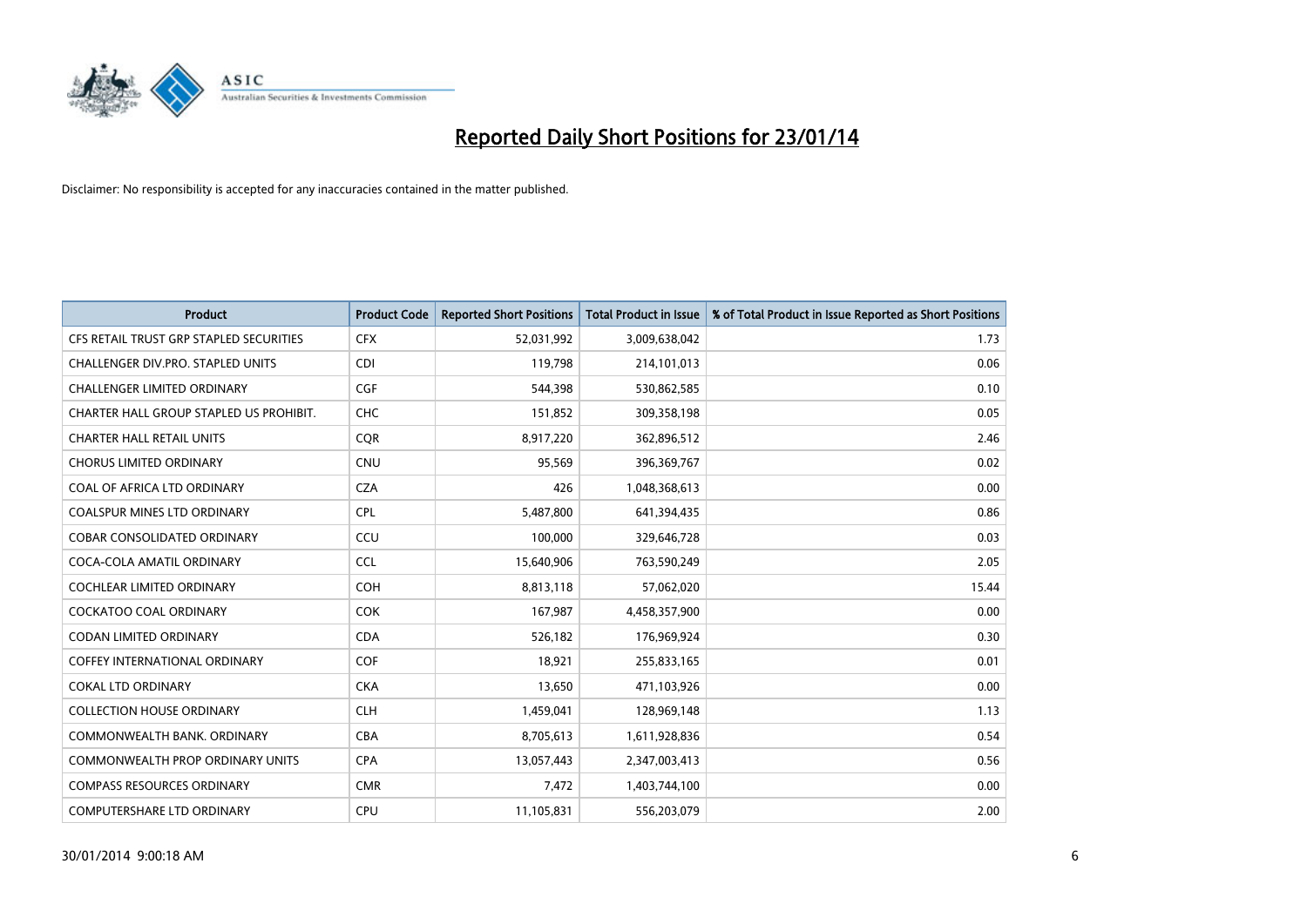

| <b>Product</b>                          | <b>Product Code</b> | <b>Reported Short Positions</b> | <b>Total Product in Issue</b> | % of Total Product in Issue Reported as Short Positions |
|-----------------------------------------|---------------------|---------------------------------|-------------------------------|---------------------------------------------------------|
| <b>COOPER ENERGY LTD ORDINARY</b>       | <b>COE</b>          | 130,254                         | 329,235,509                   | 0.04                                                    |
| <b>CORP TRAVEL LIMITED DEFERRED</b>     | <b>CTDN</b>         | 94                              | 11,592,036                    | 0.00                                                    |
| CORP TRAVEL LIMITED ORDINARY            | <b>CTD</b>          | 296,503                         | 78,246,245                    | 0.38                                                    |
| COVER-MORE GRP LTD ORDINARY             | <b>CVO</b>          | 733,000                         | 317,750,000                   | 0.23                                                    |
| <b>CREDIT CORP GROUP ORDINARY</b>       | <b>CCP</b>          | 86,243                          | 46,131,882                    | 0.19                                                    |
| <b>CROMWELL PROP STAPLED SECURITIES</b> | <b>CMW</b>          | 11,741,773                      | 1,721,483,143                 | 0.68                                                    |
| <b>CROWE HORWATH AUS ORDINARY</b>       | <b>CRH</b>          | 617,512                         | 273,005,429                   | 0.23                                                    |
| CROWN RESORTS LTD ORDINARY              | <b>CWN</b>          | 2,122,269                       | 728,394,185                   | 0.29                                                    |
| <b>CSG LIMITED ORDINARY</b>             | CSV                 | 27,814                          | 278,973,075                   | 0.01                                                    |
| <b>CSL LIMITED ORDINARY</b>             | <b>CSL</b>          | 1,151,105                       | 484,688,043                   | 0.24                                                    |
| <b>CSR LIMITED ORDINARY</b>             | <b>CSR</b>          | 20,937,219                      | 506,000,315                   | 4.14                                                    |
| <b>CUDECO LIMITED ORDINARY</b>          | CDU                 | 7,482,291                       | 234,013,408                   | 3.20                                                    |
| DART ENERGY LTD ORDINARY                | <b>DTE</b>          | 4,809,199                       | 1,108,752,733                 | 0.43                                                    |
| DATA#3 LIMITED ORDINARY                 | DTL                 | 129,994                         | 153,974,950                   | 0.08                                                    |
| DAVID JONES LIMITED ORDINARY            | <b>DJS</b>          | 37,685,727                      | 537,137,845                   | 7.02                                                    |
| <b>DECMIL GROUP LIMITED ORDINARY</b>    | <b>DCG</b>          | 2,767,239                       | 168,657,794                   | 1.64                                                    |
| DEEP YELLOW LIMITED ORDINARY            | <b>DYL</b>          | 10,002                          | 1,612,657,567                 | 0.00                                                    |
| DEVINE LIMITED ORDINARY                 | <b>DVN</b>          | 24,414                          | 158,730,556                   | 0.02                                                    |
| DEXUS PROPERTY GROUP STAPLED UNITS      | <b>DXS</b>          | 88,580,993                      | 4,628,228,426                 | 1.91                                                    |
| DICK SMITH HLDGS ORDINARY               | <b>DSH</b>          | 4,634,849                       | 236,511,364                   | 1.96                                                    |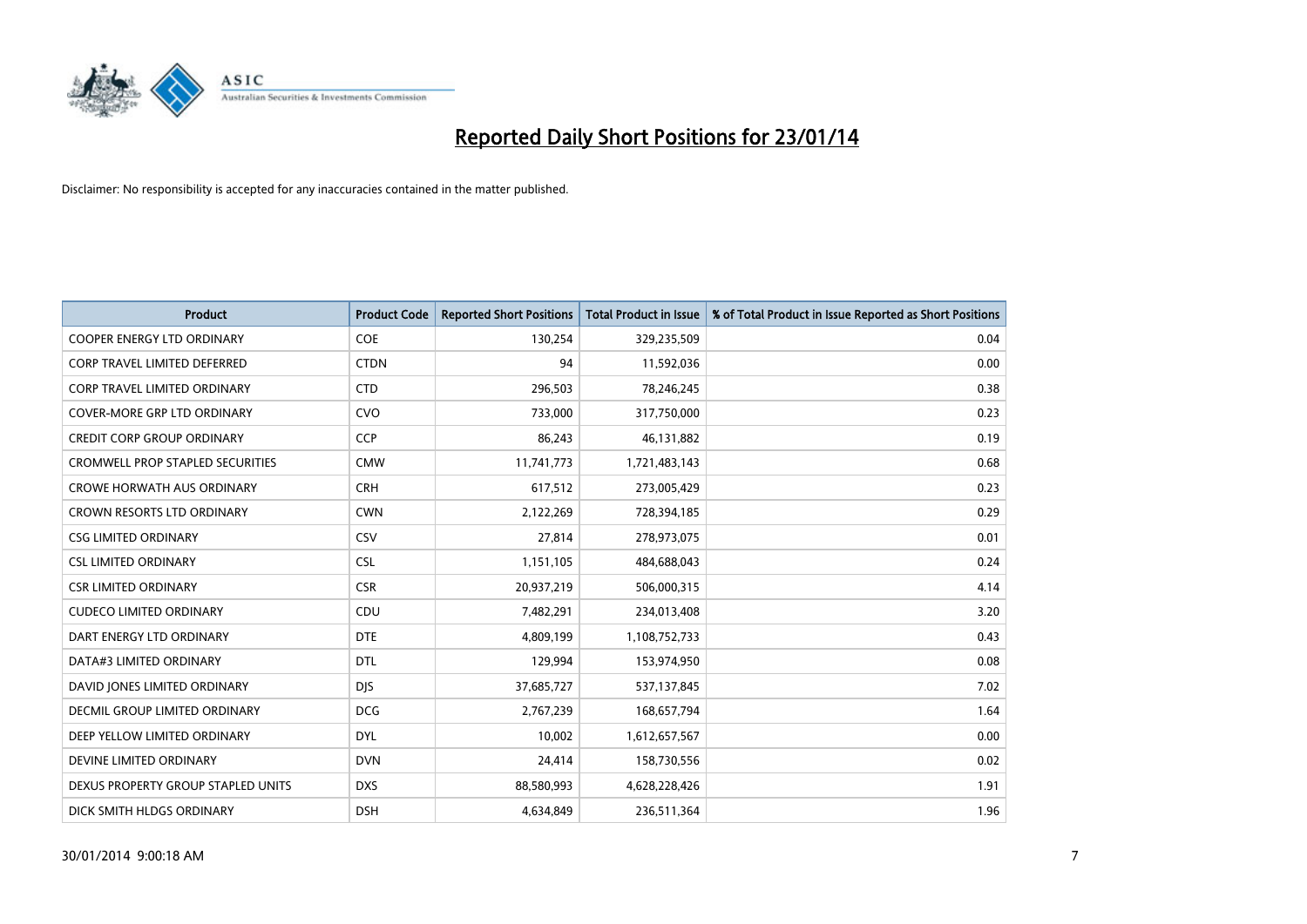

| <b>Product</b>                       | <b>Product Code</b> | <b>Reported Short Positions</b> | <b>Total Product in Issue</b> | % of Total Product in Issue Reported as Short Positions |
|--------------------------------------|---------------------|---------------------------------|-------------------------------|---------------------------------------------------------|
| DISCOVERY METALS LTD ORDINARY        | <b>DML</b>          | 5,311,859                       | 560,034,418                   | 0.95                                                    |
| DOMINO PIZZA ENTERPR ORDINARY        | <b>DMP</b>          | 1,670,663                       | 85,915,713                    | 1.94                                                    |
| DONACO INTERNATIONAL ORDINARY        | <b>DNA</b>          | 70,000                          | 401,051,771                   | 0.02                                                    |
| DORAY MINERALS LTD ORDINARY          | <b>DRM</b>          | 9,931                           | 141,891,768                   | 0.01                                                    |
| DOWNER EDI LIMITED ORDINARY          | <b>DOW</b>          | 16,020,140                      | 434,734,970                   | 3.69                                                    |
| DRAGON MINING LTD ORDINARY           | <b>DRA</b>          | 50,000                          | 88,840,613                    | 0.06                                                    |
| DRILLSEARCH ENERGY ORDINARY          | <b>DLS</b>          | 10,052,727                      | 432,465,895                   | 2.32                                                    |
| DUET GROUP STAPLED US PROHIBIT.      | <b>DUE</b>          | 5,053,414                       | 1,286,215,139                 | 0.39                                                    |
| DULUXGROUP LIMITED ORDINARY          | <b>DLX</b>          | 213,770                         | 381,093,950                   | 0.06                                                    |
| DWS LTD ORDINARY                     | <b>DWS</b>          | 50,001                          | 132,362,763                   | 0.04                                                    |
| ECHO ENTERTAINMENT ORDINARY          | <b>EGP</b>          | 11,977,386                      | 825,672,730                   | 1.45                                                    |
| <b>ELDERS LIMITED ORDINARY</b>       | <b>ELD</b>          | 19,697,936                      | 455,013,329                   | 4.33                                                    |
| ELEMENTAL MINERALS ORDINARY          | <b>ELM</b>          | 176,299                         | 303,263,391                   | 0.06                                                    |
| <b>EMECO HOLDINGS ORDINARY</b>       | <b>EHL</b>          | 9,124,244                       | 599,675,707                   | 1.52                                                    |
| <b>ENDEAVOUR MIN CORP CDI 1:1</b>    | <b>EVR</b>          | 123,367                         | 82,053,013                    | 0.15                                                    |
| <b>ENERGY RESOURCES ORDINARY 'A'</b> | ERA                 | 11,315,973                      | 517,725,062                   | 2.19                                                    |
| <b>ENERGY WORLD CORPOR. ORDINARY</b> | <b>EWC</b>          | 57,311,493                      | 1,734,166,672                 | 3.30                                                    |
| ENVESTRA LIMITED ORDINARY            | <b>ENV</b>          | 2,500,632                       | 1,796,808,474                 | 0.14                                                    |
| EQUATORIAL RES LTD ORDINARY          | EQX                 | 8                               | 122,185,353                   | 0.00                                                    |
| ERM POWER LIMITED ORDINARY           | EPW                 | 305,552                         | 238,714,606                   | 0.13                                                    |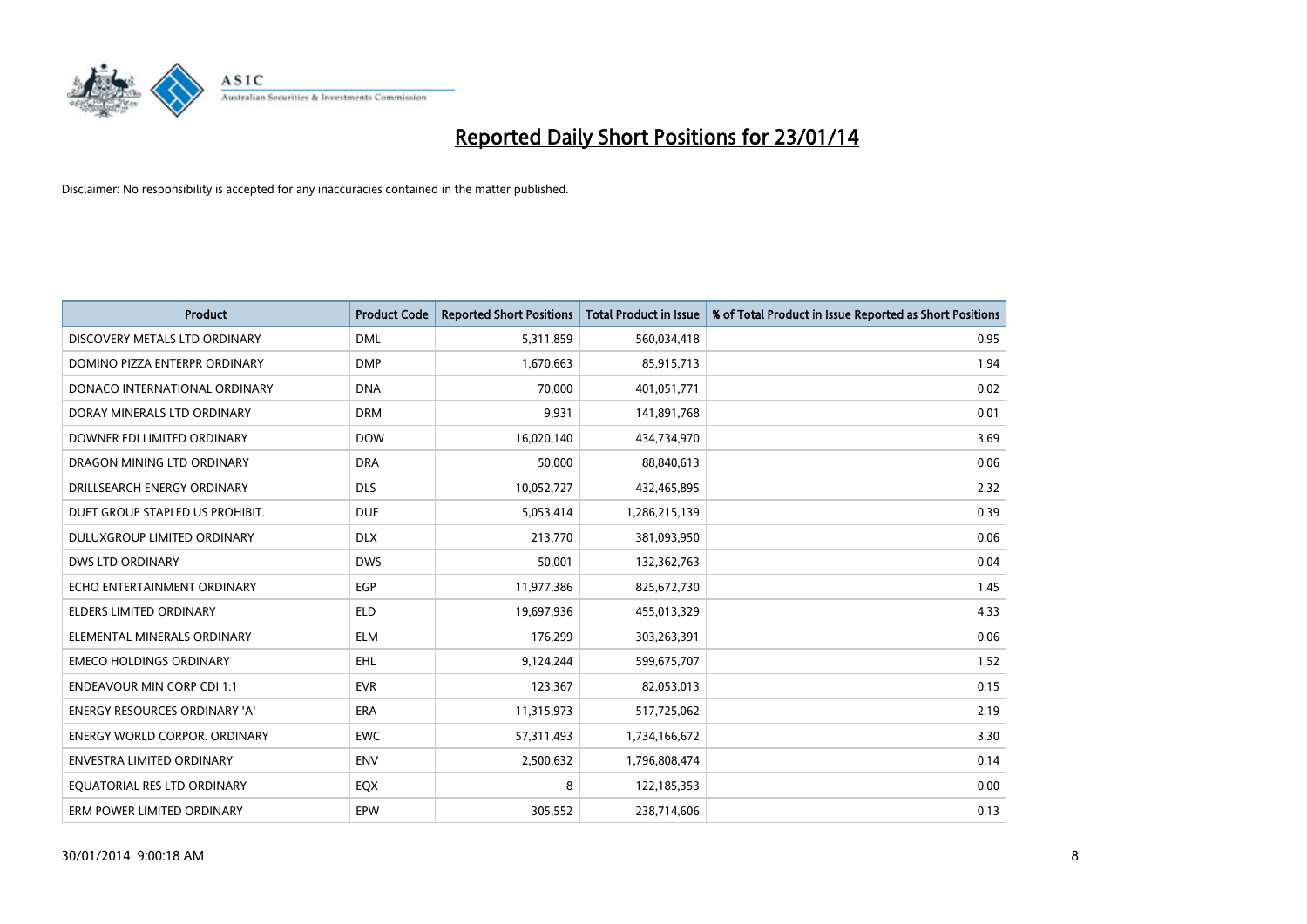

| <b>Product</b>                         | <b>Product Code</b> | <b>Reported Short Positions</b> | <b>Total Product in Issue</b> | % of Total Product in Issue Reported as Short Positions |
|----------------------------------------|---------------------|---------------------------------|-------------------------------|---------------------------------------------------------|
| <b>ESERVGLOBAL LIMITED ORDINARY</b>    | ESV                 | 5,537,000                       | 253,545,997                   | 2.18                                                    |
| ETHANE PIPELINE STAPLED SECURITIES     | <b>EPX</b>          | 1,619                           | 69,302,275                    | 0.00                                                    |
| EVOLUTION MINING LTD ORDINARY          | <b>EVN</b>          | 20,046,148                      | 708,652,367                   | 2.83                                                    |
| FAIRFAX MEDIA LTD ORDINARY             | FXJ                 | 253,681,999                     | 2,351,955,725                 | 10.79                                                   |
| <b>FANTASTIC HOLDINGS ORDINARY</b>     | <b>FAN</b>          | 21,870                          | 103,068,398                   | 0.02                                                    |
| <b>FAR LTD ORDINARY</b>                | <b>FAR</b>          | 21,669,000                      | 2,499,846,742                 | 0.87                                                    |
| FEDERATION CNTRES ORD/UNIT STAPLED SEC | FDC                 | 4,981,056                       | 1,427,641,565                 | 0.35                                                    |
| FISHER & PAYKEL H. ORDINARY            | <b>FPH</b>          | 1,750,025                       | 550,727,202                   | 0.32                                                    |
| FLEETWOOD CORP ORDINARY                | <b>FWD</b>          | 1,706,523                       | 60,522,619                    | 2.82                                                    |
| FLETCHER BUILDING ORDINARY             | <b>FBU</b>          | 1,228,594                       | 687,854,788                   | 0.18                                                    |
| FLEXIGROUP LIMITED ORDINARY            | <b>FXL</b>          | 392,880                         | 304,096,060                   | 0.13                                                    |
| FLIGHT CENTRE TRAVEL ORDINARY          | <b>FLT</b>          | 4,686,629                       | 100,537,929                   | 4.66                                                    |
| FLINDERS MINES LTD ORDINARY            | <b>FMS</b>          | 1,916,184                       | 1,826,716,748                 | 0.10                                                    |
| <b>FOCUS MINERALS LTD ORDINARY</b>     | <b>FML</b>          | 10,190,806                      | 9,137,375,877                 | 0.11                                                    |
| FONTERRA SHARE FUND ORDINARY UNITS     | <b>FSF</b>          | 12,262                          | 106,735,056                   | 0.01                                                    |
| FORGE GROUP LIMITED ORDINARY           | FGE                 | 3,842,236                       | 86,169,014                    | 4.46                                                    |
| FORTESCUE METALS GRP ORDINARY          | <b>FMG</b>          | 172,100,065                     | 3,113,798,151                 | 5.53                                                    |
| <b>G.U.D. HOLDINGS ORDINARY</b>        | GUD                 | 5,522,441                       | 71,241,319                    | 7.75                                                    |
| <b>G8 EDUCATION LIMITED ORDINARY</b>   | <b>GEM</b>          | 1,746,344                       | 301,705,105                   | 0.58                                                    |
| <b>GALAXY RESOURCES ORDINARY</b>       | <b>GXY</b>          | 100,170                         | 1,027,073,389                 | 0.01                                                    |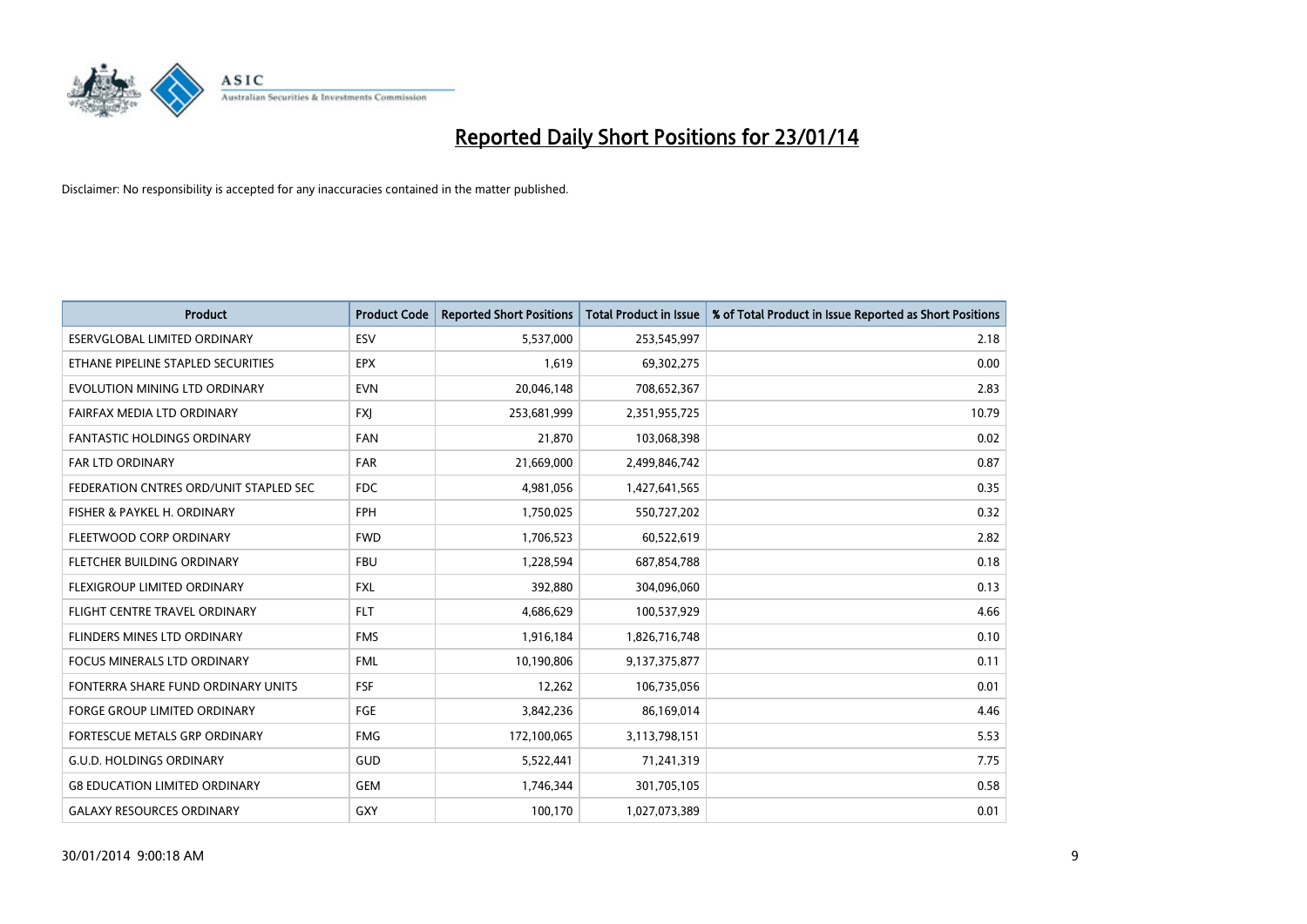

| <b>Product</b>                                   | <b>Product Code</b> | <b>Reported Short Positions</b> | <b>Total Product in Issue</b> | % of Total Product in Issue Reported as Short Positions |
|--------------------------------------------------|---------------------|---------------------------------|-------------------------------|---------------------------------------------------------|
| <b>GBST HOLDINGS ORDINARY</b>                    | <b>GBT</b>          | 4,806                           | 66,561,725                    | 0.01                                                    |
| <b>GDI PROPERTY GRP STAPLED SECURITIES</b>       | <b>GDI</b>          | 702,383                         | 567,575,025                   | 0.12                                                    |
| <b>GENETIC TECHNOLOGIES ORDINARY</b>             | <b>GTG</b>          | 3,000                           | 597,926,082                   | 0.00                                                    |
| <b>GEODYNAMICS LIMITED ORDINARY</b>              | GDY                 | 850                             | 406,452,608                   | 0.00                                                    |
| <b>GI DYNAMICS. INC CDI US PROHIBITED</b>        | GID                 | 116,038                         | 393,043,620                   | 0.03                                                    |
| <b>GINDALBIE METALS LTD ORDINARY</b>             | GBG                 | 47,333,831                      | 1,493,660,842                 | 3.17                                                    |
| <b>GOODMAN FIELDER. ORDINARY</b>                 | GFF                 | 40,306,304                      | 1,955,559,207                 | 2.06                                                    |
| <b>GOODMAN GROUP STAPLED</b>                     | <b>GMG</b>          | 6,042,391                       | 1,718,742,809                 | 0.35                                                    |
| <b>GPT GROUP STAPLED SEC.</b>                    | GPT                 | 5,744,054                       | 1,694,888,638                 | 0.34                                                    |
| <b>GRAINCORP LIMITED A CLASS ORDINARY</b>        | <b>GNC</b>          | 637,619                         | 228,855,628                   | 0.28                                                    |
| <b>GRANGE RESOURCES. ORDINARY</b>                | GRR                 | 5,120,562                       | 1,157,097,869                 | 0.44                                                    |
| <b>GREENCROSS LIMITED ORDINARY</b>               | <b>GXL</b>          | 44,089                          | 37,682,334                    | 0.12                                                    |
| <b>GREENLAND MIN EN LTD ORDINARY</b>             | GGG                 | 2,275,081                       | 574,572,911                   | 0.40                                                    |
| <b>GROWTHPOINT PROPERTY ORD/UNIT STAPLED SEC</b> | GOZ                 | 6,637                           | 475,705,269                   | 0.00                                                    |
| <b>GRYPHON MINERALS LTD ORDINARY</b>             | GRY                 | 2,702,254                       | 400,797,615                   | 0.67                                                    |
| <b>GUILDFORD COAL LTD ORDINARY</b>               | <b>GUF</b>          | 74,608                          | 655,046,899                   | 0.01                                                    |
| <b>GUINNESS PEAT GROUP. CDI 1:1</b>              | <b>GPG</b>          | 81,925                          | 187,775,054                   | 0.04                                                    |
| <b>GWA GROUP LTD ORDINARY</b>                    | <b>GWA</b>          | 12,037,787                      | 306,533,770                   | 3.93                                                    |
| <b>HARVEY NORMAN ORDINARY</b>                    | <b>HVN</b>          | 63,905,314                      | 1,062,316,784                 | 6.02                                                    |
| <b>HENDERSON GROUP CDI 1:1</b>                   | <b>HGG</b>          | 422,656                         | 703,262,113                   | 0.06                                                    |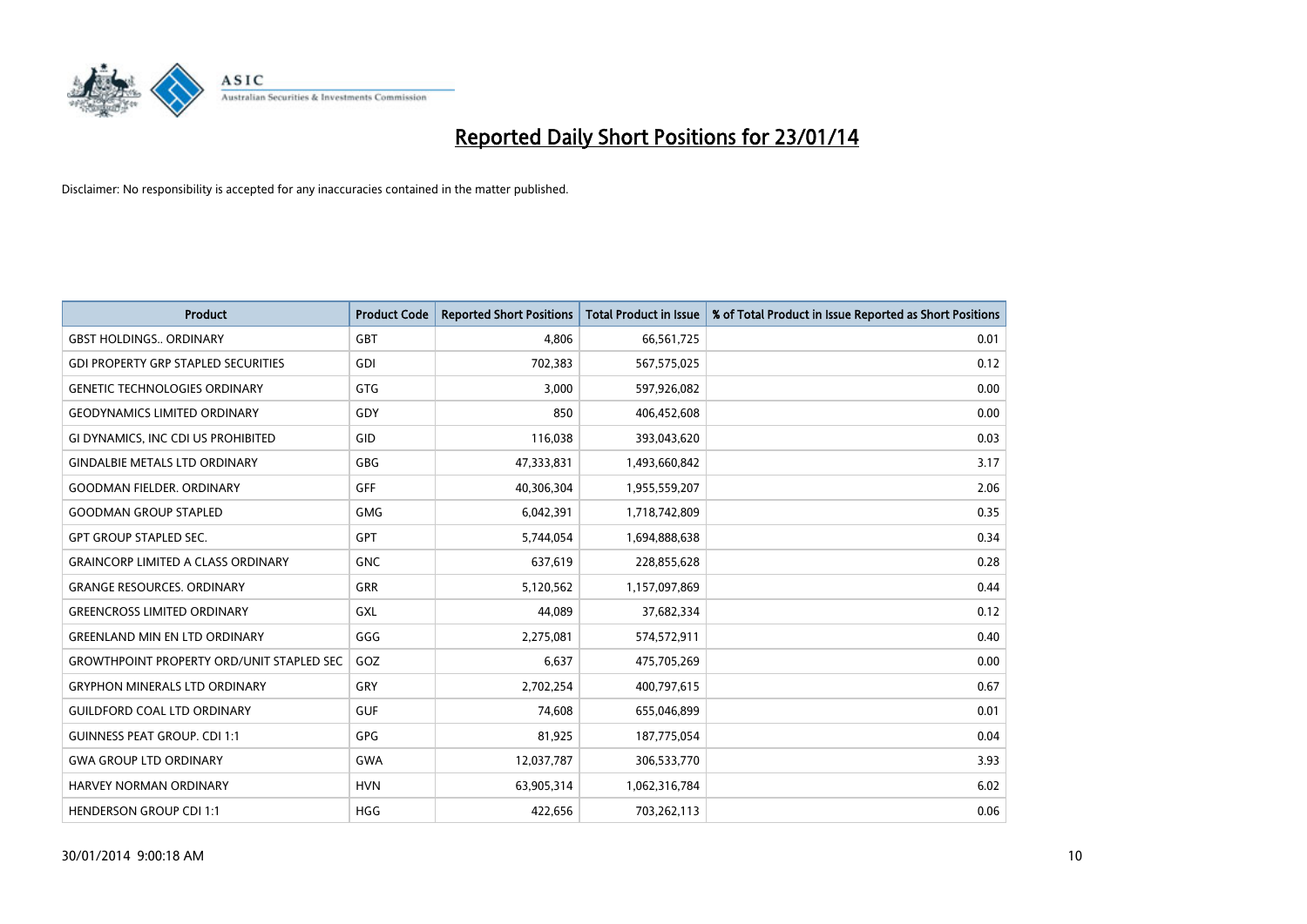

| <b>Product</b>                                | <b>Product Code</b> | <b>Reported Short Positions</b> | <b>Total Product in Issue</b> | % of Total Product in Issue Reported as Short Positions |
|-----------------------------------------------|---------------------|---------------------------------|-------------------------------|---------------------------------------------------------|
| HFA HOLDINGS LIMITED ORDINARY                 | <b>HFA</b>          | 3.863                           | 118,738,157                   | 0.00                                                    |
| <b>HIGHLANDS PACIFIC ORDINARY</b>             | <b>HIG</b>          | 10,001                          | 853,777,764                   | 0.00                                                    |
| HILLGROVE RES LTD ORDINARY                    | <b>HGO</b>          | 21,499                          | 1,178,589,221                 | 0.00                                                    |
| <b>HILLS LTD ORDINARY</b>                     | <b>HIL</b>          | 503,616                         | 236,619,450                   | 0.21                                                    |
| HORIZON OIL LIMITED ORDINARY                  | <b>HZN</b>          | 71,807,249                      | 1,301,147,932                 | 5.52                                                    |
| HOT CHILI LTD ORDINARY                        | <b>HCH</b>          | 10,000                          | 347,732,196                   | 0.00                                                    |
| <b>ICON ENERGY LIMITED ORDINARY</b>           | <b>ICN</b>          | 2,926                           | 615,774,351                   | 0.00                                                    |
| <b>IINET LIMITED ORDINARY</b>                 | <b>IIN</b>          | 276,967                         | 161,238,847                   | 0.17                                                    |
| <b>ILUKA RESOURCES ORDINARY</b>               | ILU                 | 39,703,809                      | 418,700,517                   | 9.48                                                    |
| <b>IMDEX LIMITED ORDINARY</b>                 | <b>IMD</b>          | 4,077,715                       | 210,473,188                   | 1.94                                                    |
| <b>INCITEC PIVOT ORDINARY</b>                 | IPL                 | 24,688,922                      | 1,644,919,097                 | 1.50                                                    |
| INDEPENDENCE GROUP ORDINARY                   | <b>IGO</b>          | 3,627,035                       | 233,323,905                   | 1.55                                                    |
| <b>INDOPHIL RESOURCES ORDINARY</b>            | <b>IRN</b>          | 1,313,291                       | 1,203,146,194                 | 0.11                                                    |
| <b>INFIGEN ENERGY STAPLED SECURITIES</b>      | <b>IFN</b>          | 3,037,906                       | 764,993,434                   | 0.40                                                    |
| <b>INFOMEDIA LTD ORDINARY</b>                 | <b>IFM</b>          | 466,395                         | 304,953,155                   | 0.15                                                    |
| <b>INGENIA GROUP STAPLED SECURITIES</b>       | <b>INA</b>          | 55,621                          | 676,240,232                   | 0.01                                                    |
| INSURANCE AUSTRALIA ORDINARY                  | IAG                 | 10,201,315                      | 2,298,412,449                 | 0.44                                                    |
| <b>INTREPID MINES ORDINARY</b>                | <b>IAU</b>          | 14,192,525                      | 556,511,361                   | 2.55                                                    |
| <b>INVESTA OFFICE FUND STAPLED SECURITIES</b> | <b>IOF</b>          | 164,864                         | 614,047,458                   | 0.03                                                    |
| <b>INVOCARE LIMITED ORDINARY</b>              | <b>IVC</b>          | 5,574,626                       | 110,030,298                   | 5.07                                                    |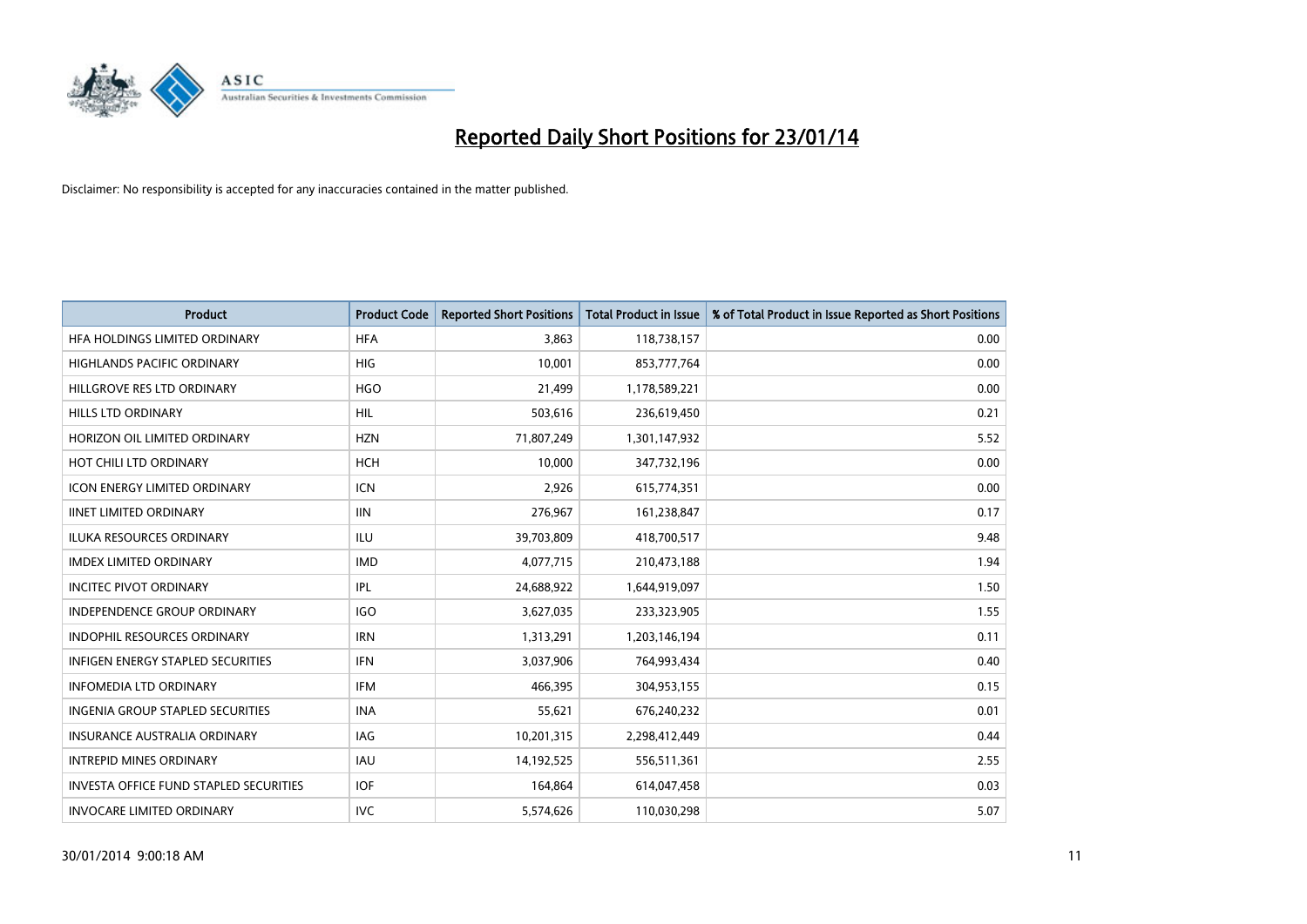

| <b>Product</b>                                  | <b>Product Code</b> | <b>Reported Short Positions</b> | <b>Total Product in Issue</b> | % of Total Product in Issue Reported as Short Positions |
|-------------------------------------------------|---------------------|---------------------------------|-------------------------------|---------------------------------------------------------|
| <b>IOOF HOLDINGS LTD ORDINARY</b>               | IFL                 | 1,881,766                       | 232,118,034                   | 0.81                                                    |
| <b>IRESS LIMITED ORDINARY</b>                   | <b>IRE</b>          | 474,679                         | 158,585,126                   | 0.30                                                    |
| <b>IRON ORE HOLDINGS ORDINARY</b>               | <b>IOH</b>          | 9,548                           | 161,174,005                   | 0.01                                                    |
| <b>ISELECT LTD ORDINARY</b>                     | <b>ISU</b>          | 4,847,596                       | 260,889,894                   | 1.86                                                    |
| ISHS ASIA 50 ETF CDI 1:1                        | <b>IAA</b>          | 9,782                           | 1,700,000                     | 0.58                                                    |
| <b>JAMES HARDIE INDUST CHESS DEPOSITARY INT</b> | <b>IHX</b>          | 4,757,737                       | 443,536,551                   | 1.07                                                    |
| <b>JB HI-FI LIMITED ORDINARY</b>                | <b>IBH</b>          | 7,840,924                       | 100,261,681                   | 7.82                                                    |
| <b>KAGARA LTD ORDINARY</b>                      | KZL                 | 3,385,466                       | 798,953,117                   | 0.42                                                    |
| KAROON GAS AUSTRALIA ORDINARY                   | <b>KAR</b>          | 4,526,865                       | 255,841,581                   | 1.77                                                    |
| KATHMANDU HOLD LTD ORDINARY                     | <b>KMD</b>          | 186,371                         | 200,473,338                   | 0.09                                                    |
| <b>KBL MINING LIMITED ORDINARY</b>              | <b>KBL</b>          | 1,820                           | 393,535,629                   | 0.00                                                    |
| KINGSGATE CONSOLID. ORDINARY                    | <b>KCN</b>          | 6,269,740                       | 164,059,349                   | 3.82                                                    |
| KINGSROSE MINING LTD ORDINARY                   | <b>KRM</b>          | 375,009                         | 335,753,851                   | 0.11                                                    |
| LEIGHTON HOLDINGS ORDINARY                      | LEI                 | 22,050,788                      | 337,235,188                   | 6.54                                                    |
| LEND LEASE GROUP UNIT/ORD STAPLED               | <b>LLC</b>          | 6,450,791                       | 576,712,337                   | 1.12                                                    |
| LYCOPODIUM LIMITED ORDINARY                     | LYL                 |                                 | 38,955,103                    | 0.00                                                    |
| <b>LYNAS CORPORATION ORDINARY</b>               | <b>LYC</b>          | 162,647,687                     | 1,961,160,594                 | 8.29                                                    |
| <b>M2 GRP LTD ORDINARY</b>                      | <b>MTU</b>          | 9,206,648                       | 179,384,685                   | 5.13                                                    |
| <b>MACA LIMITED ORDINARY</b>                    | <b>MLD</b>          | 80,802                          | 176,476,373                   | 0.05                                                    |
| <b>MACMAHON HOLDINGS ORDINARY</b>               | <b>MAH</b>          | 104,849                         | 1,261,699,966                 | 0.01                                                    |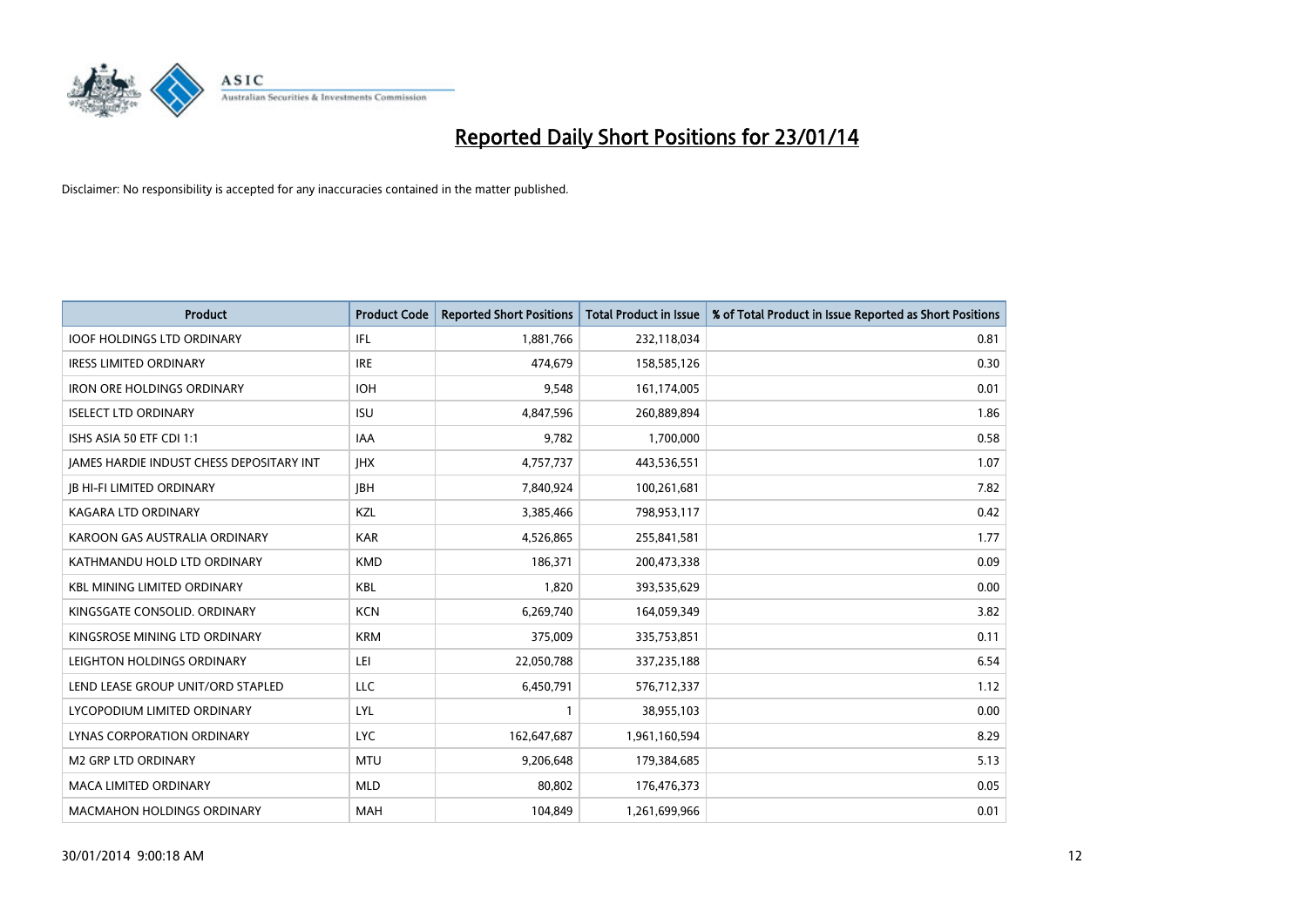

| <b>Product</b>                        | <b>Product Code</b> | <b>Reported Short Positions</b> | <b>Total Product in Issue</b> | % of Total Product in Issue Reported as Short Positions |
|---------------------------------------|---------------------|---------------------------------|-------------------------------|---------------------------------------------------------|
| MACO ATLAS ROADS GRP ORDINARY STAPLED | <b>MQA</b>          | 12,112,675                      | 487,230,540                   | 2.49                                                    |
| MACQUARIE GROUP LTD ORDINARY          | <b>MQG</b>          | 1,532,140                       | 321,054,410                   | 0.48                                                    |
| MAGELLAN FIN GRP LTD ORDINARY         | <b>MFG</b>          | 1,065,236                       | 155,830,849                   | 0.68                                                    |
| <b>MATRIX C &amp; E LTD ORDINARY</b>  | <b>MCE</b>          | 2,922,420                       | 94,555,428                    | 3.09                                                    |
| MAVERICK DRILLING ORDINARY            | <b>MAD</b>          | 6,624,717                       | 468,004,529                   | 1.42                                                    |
| <b>MAXITRANS INDUSTRIES ORDINARY</b>  | <b>MXI</b>          | 463,963                         | 183,993,392                   | 0.25                                                    |
| MAYNE PHARMA LTD ORDINARY             | <b>MYX</b>          | 1,063,716                       | 563,459,968                   | 0.19                                                    |
| MCALEESE LTD ORDINARY                 | <b>MCS</b>          | 2,459,034                       | 296,577,121                   | 0.83                                                    |
| MCMILLAN SHAKESPEARE ORDINARY         | <b>MMS</b>          | 624,553                         | 74,523,965                    | 0.84                                                    |
| MEDUSA MINING LTD ORDINARY            | <b>MML</b>          | 6,023,109                       | 207,794,301                   | 2.90                                                    |
| MELBOURNE IT LIMITED ORDINARY         | <b>MLB</b>          | 13,634                          | 83,231,038                    | 0.02                                                    |
| MEO AUSTRALIA LTD ORDINARY            | <b>MEO</b>          | 10,845                          | 627,264,587                   | 0.00                                                    |
| MERIDIAN ENERGY INSTALMENT RECEIPTS   | <b>MEZCA</b>        | 32,097                          | 1,255,413,626                 | 0.00                                                    |
| <b>MERMAID MARINE ORDINARY</b>        | <b>MRM</b>          | 1,644,521                       | 232,652,241                   | 0.71                                                    |
| MESOBLAST LIMITED ORDINARY            | <b>MSB</b>          | 20,192,722                      | 321,210,394                   | 6.29                                                    |
| METALS X LIMITED ORDINARY             | <b>MLX</b>          | 36,159                          | 1,655,386,110                 | 0.00                                                    |
| METCASH LIMITED ORDINARY              | <b>MTS</b>          | 110,633,795                     | 880,704,786                   | 12.56                                                   |
| METMINCO LIMITED ORDINARY             | <b>MNC</b>          | 316,819                         | 1,749,543,023                 | 0.02                                                    |
| MIGHTY RIVER POWER ORDINARY           | <b>MYT</b>          | 1,951,018                       | 1,400,012,517                 | 0.14                                                    |
| MINCOR RESOURCES NL ORDINARY          | <b>MCR</b>          | 2,291,516                       | 188,208,274                   | 1.22                                                    |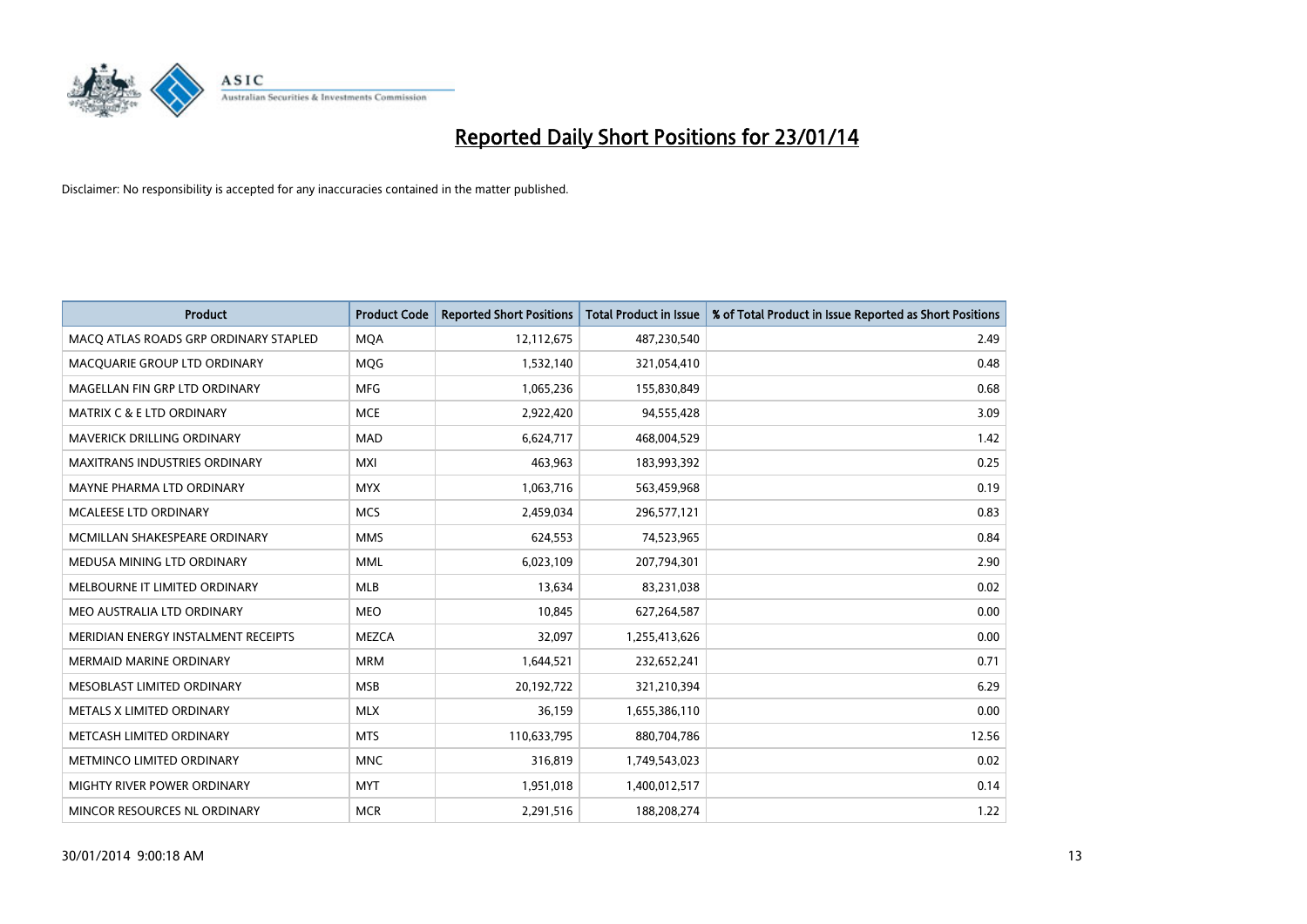

| <b>Product</b>                     | <b>Product Code</b> | <b>Reported Short Positions</b> | <b>Total Product in Issue</b> | % of Total Product in Issue Reported as Short Positions |
|------------------------------------|---------------------|---------------------------------|-------------------------------|---------------------------------------------------------|
| MINERAL DEPOSITS ORDINARY          | <b>MDL</b>          | 588,875                         | 96,038,786                    | 0.61                                                    |
| MINERAL RESOURCES. ORDINARY        | <b>MIN</b>          | 4,059,579                       | 186,112,198                   | 2.18                                                    |
| MINT WIRELESS ORDINARY             | <b>MNW</b>          | 1,267,126                       | 403,872,395                   | 0.31                                                    |
| MIRABELA NICKEL LTD ORDINARY       | <b>MBN</b>          | 18,867,110                      | 876,801,147                   | 2.15                                                    |
| MIRVAC GROUP STAPLED SECURITIES    | <b>MGR</b>          | 7,198,855                       | 3,664,938,678                 | 0.20                                                    |
| MOLOPO ENERGY LTD ORDINARY         | <b>MPO</b>          | 351,895                         | 247,133,976                   | 0.14                                                    |
| <b>MONADELPHOUS GROUP ORDINARY</b> | <b>MND</b>          | 13,071,879                      | 92,308,047                    | 14.16                                                   |
| MORTGAGE CHOICE LTD ORDINARY       | <b>MOC</b>          | 74,123                          | 123,780,387                   | 0.06                                                    |
| <b>MOUNT GIBSON IRON ORDINARY</b>  | <b>MGX</b>          | 7,952,501                       | 1,090,584,232                 | 0.73                                                    |
| MULTIPLEX SITES SITES              | <b>MXUPA</b>        | 1,499                           | 4,500,000                     | 0.03                                                    |
| MURCHISON METALS LTD ORDINARY      | <b>MMX</b>          | 216,291                         | 450,497,346                   | 0.05                                                    |
| <b>MYER HOLDINGS LTD ORDINARY</b>  | <b>MYR</b>          | 66,985,150                      | 585,684,551                   | 11.44                                                   |
| NANOSONICS LIMITED ORDINARY        | <b>NAN</b>          | 185,618                         | 263,125,129                   | 0.07                                                    |
| NATIONAL AUST. BANK ORDINARY       | <b>NAB</b>          | 5,208,343                       | 2,351,444,811                 | 0.22                                                    |
| NATIONAL STORAGE STAPLED           | <b>NSR</b>          | 10,035                          | 244,897,097                   | 0.00                                                    |
| NAVITAS LIMITED ORDINARY           | <b>NVT</b>          | 3,007,906                       | 375,416,910                   | 0.80                                                    |
| NEON ENERGY LIMITED ORDINARY       | <b>NEN</b>          | 970,687                         | 553,037,848                   | 0.18                                                    |
| NEUREN PHARMACEUT. ORDINARY        | <b>NEU</b>          | 10,403                          | 1,518,782,296                 | 0.00                                                    |
| NEW HOPE CORPORATION ORDINARY      | <b>NHC</b>          | 411,613                         | 830,819,859                   | 0.05                                                    |
| NEWCREST MINING ORDINARY           | <b>NCM</b>          | 9,721,372                       | 766,510,971                   | 1.27                                                    |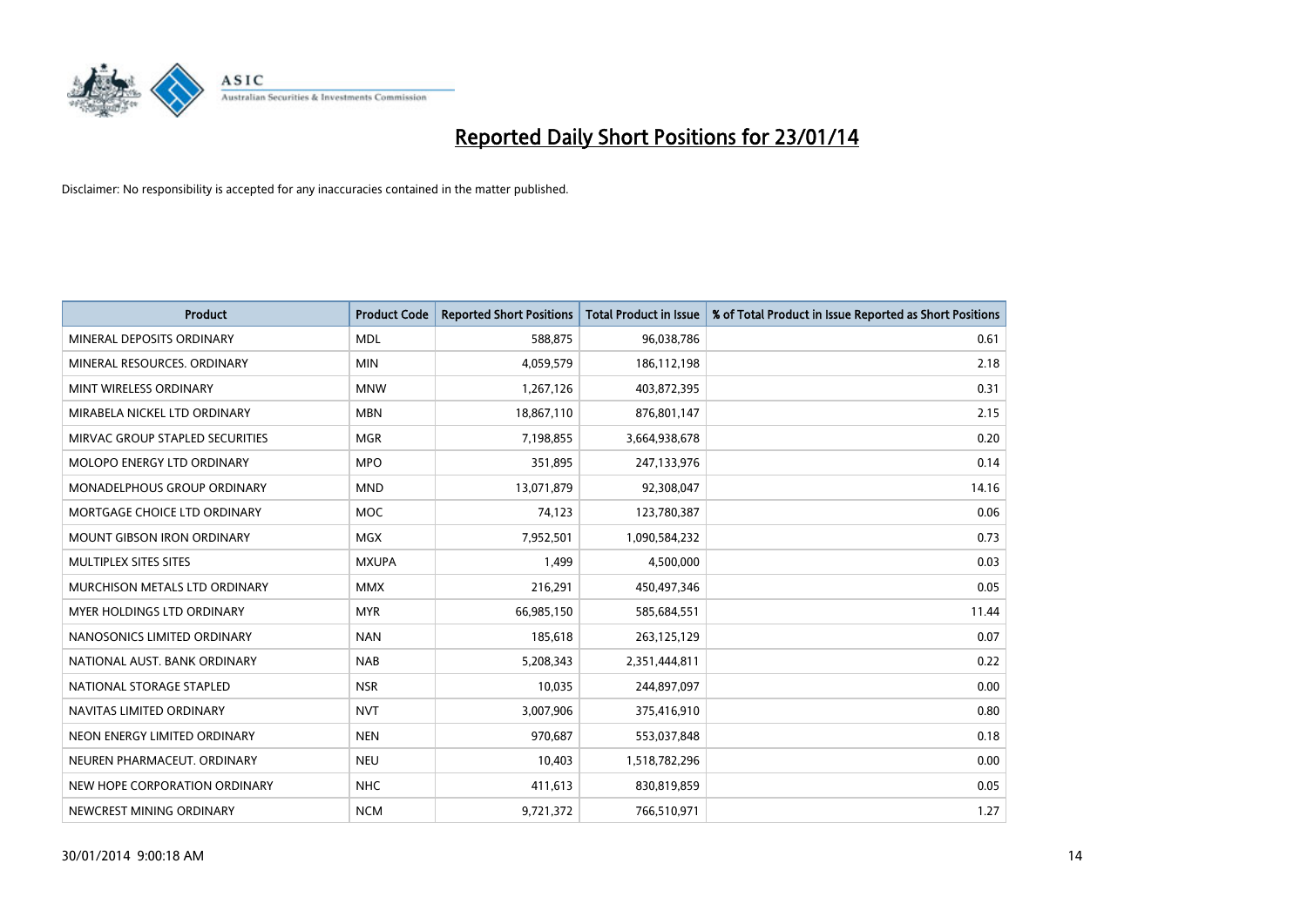

| <b>Product</b>                        | <b>Product Code</b> | <b>Reported Short Positions</b> | <b>Total Product in Issue</b> | % of Total Product in Issue Reported as Short Positions |
|---------------------------------------|---------------------|---------------------------------|-------------------------------|---------------------------------------------------------|
| NEWS CORP A NON-VOTING CDI            | <b>NWSLV</b>        | 1,598,907                       | 3,363,293                     | 47.54                                                   |
| NEWS CORP B VOTING CDI                | <b>NWS</b>          | 3,207,569                       | 19,342,944                    | 16.58                                                   |
| NEWSAT LIMITED ORDINARY               | <b>NWT</b>          | 1,643,678                       | 591,460,931                   | 0.28                                                    |
| NEXTDC LIMITED ORDINARY               | <b>NXT</b>          | 8,036,611                       | 192,904,486                   | 4.17                                                    |
| NEXUS ENERGY LIMITED ORDINARY         | <b>NXS</b>          | 1,855,540                       | 1,330,219,459                 | 0.14                                                    |
| NIB HOLDINGS LIMITED ORDINARY         | <b>NHF</b>          | 3,380,376                       | 439,004,182                   | 0.77                                                    |
| NICK SCALI LIMITED ORDINARY           | <b>NCK</b>          | 1,825                           | 81,000,000                    | 0.00                                                    |
| NIDO PETROLEUM ORDINARY               | <b>NDO</b>          | 47,402                          | 2,048,317,635                 | 0.00                                                    |
| NINE ENTERTAINMENT ORDINARY           | <b>NEC</b>          | 6,556,447                       | 940,295,023                   | 0.70                                                    |
| NOBLE MINERAL RES ORDINARY            | <b>NMG</b>          | 2,365,726                       | 666,397,952                   | 0.36                                                    |
| NORTHERN IRON LTD ORDINARY            | <b>NFE</b>          | 118,778                         | 484,405,314                   | 0.02                                                    |
| NORTHERN STAR ORDINARY                | <b>NST</b>          | 2,492,294                       | 428,369,762                   | 0.58                                                    |
| NOVOGEN LIMITED ORDINARY              | <b>NRT</b>          | 74,125                          | 161,498,858                   | 0.05                                                    |
| NRW HOLDINGS LIMITED ORDINARY         | <b>NWH</b>          | 17,104,184                      | 278,888,011                   | 6.13                                                    |
| NUCOAL RESOURCES LTD ORDINARY         | <b>NCR</b>          | $\mathbf{1}$                    | 768,612,354                   | 0.00                                                    |
| NUFARM LIMITED ORDINARY               | <b>NUF</b>          | 15,708,247                      | 263,725,895                   | 5.96                                                    |
| OAKTON LIMITED ORDINARY               | <b>OKN</b>          | 781,275                         | 89,968,985                    | 0.87                                                    |
| OCEANAGOLD CORP. CHESS DEPOSITARY INT | <b>OGC</b>          | 821,873                         | 300,350,129                   | 0.27                                                    |
| OIL SEARCH LTD ORDINARY               | OSH                 | 10,362,753                      | 1,343,361,150                 | 0.77                                                    |
| OM HOLDINGS LIMITED ORDINARY          | OMH                 | 2,281,082                       | 733,423,337                   | 0.31                                                    |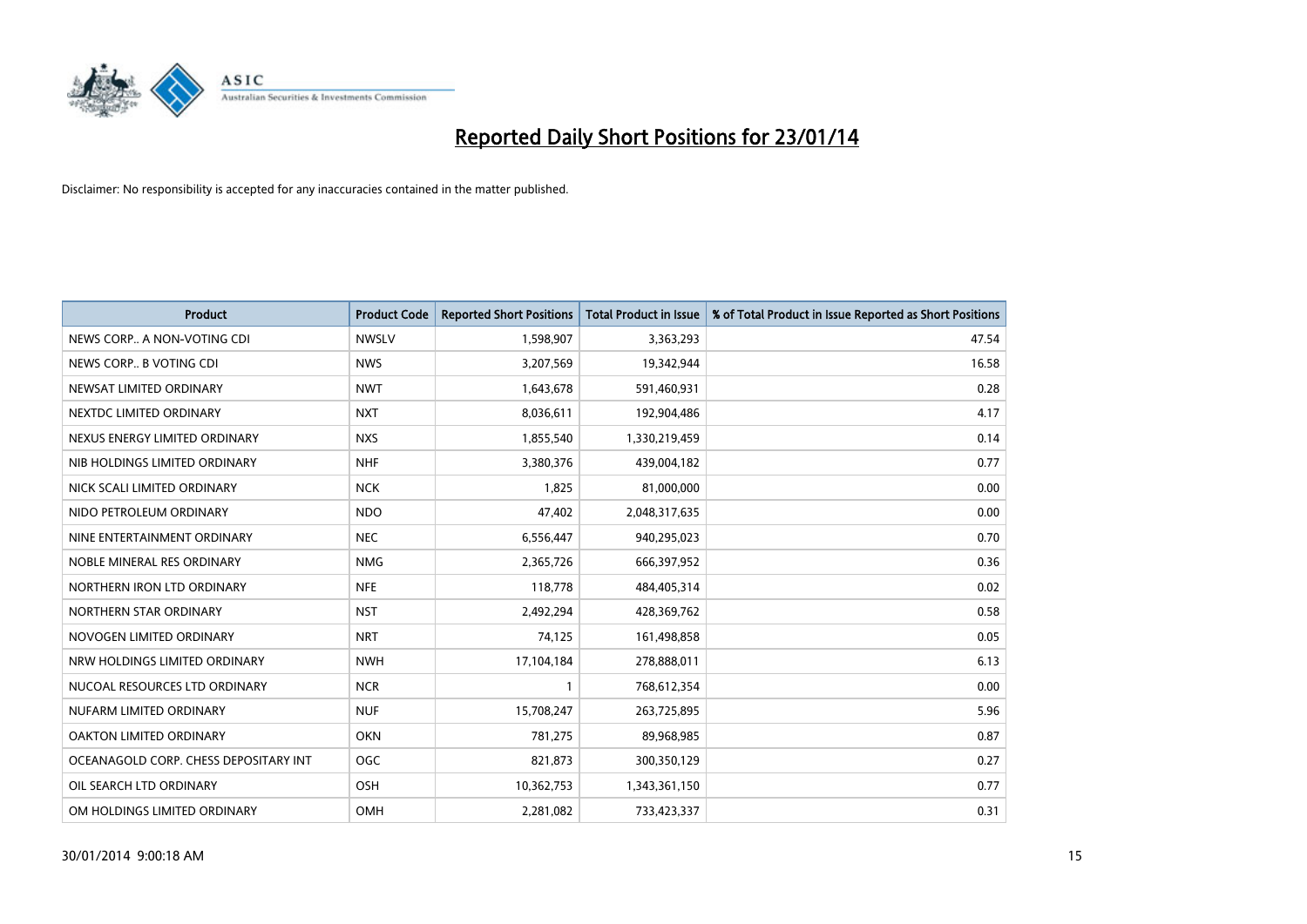

| <b>Product</b>                | <b>Product Code</b> | <b>Reported Short Positions</b> | <b>Total Product in Issue</b> | % of Total Product in Issue Reported as Short Positions |
|-------------------------------|---------------------|---------------------------------|-------------------------------|---------------------------------------------------------|
| ORICA LIMITED ORDINARY        | ORI                 | 9,058,890                       | 370,255,009                   | 2.45                                                    |
| ORIGIN ENERGY ORDINARY        | <b>ORG</b>          | 8,013,571                       | 1,101,228,973                 | 0.73                                                    |
| OROCOBRE LIMITED ORDINARY     | <b>ORE</b>          | 833,364                         | 132,041,911                   | 0.63                                                    |
| ORORA LIMITED ORDINARY        | <b>ORA</b>          | 511,905                         | 1,206,684,923                 | 0.04                                                    |
| OROTONGROUP LIMITED ORDINARY  | ORL                 | 134,163                         | 40,880,902                    | 0.33                                                    |
| OZ MINERALS ORDINARY          | <b>OZL</b>          | 15,060,243                      | 303,470,022                   | 4.96                                                    |
| OZFOREX GROUP LTD ORDINARY    | <b>OFX</b>          | 2,295,493                       | 240,000,000                   | 0.96                                                    |
| PACIFIC BRANDS ORDINARY       | <b>PBG</b>          | 8,063,521                       | 912,915,695                   | 0.88                                                    |
| PACT GROUP HLDGS LTD ORDINARY | <b>PGH</b>          | 1,378,631                       | 294,097,961                   | 0.47                                                    |
| PALADIN ENERGY LTD ORDINARY   | <b>PDN</b>          | 86,740,822                      | 964,241,634                   | 9.00                                                    |
| PANAUST LIMITED ORDINARY      | <b>PNA</b>          | 9,875,353                       | 620,724,651                   | 1.59                                                    |
| PANORAMIC RESOURCES ORDINARY  | PAN                 | 545,084                         | 319,285,132                   | 0.17                                                    |
| PANTERRA GOLD LTD ORDINARY    | PGI                 | $\mathbf{1}$                    | 772,781,012                   | 0.00                                                    |
| PAPERLINX LIMITED ORDINARY    | <b>PPX</b>          | 48,553                          | 609,280,761                   | 0.01                                                    |
| PAPILLON RES LTD ORDINARY     | PIR                 | 7,276,030                       | 339,444,210                   | 2.14                                                    |
| PATTIES FOODS LTD ORDINARY    | PFL                 | 41,796                          | 139,144,338                   | 0.03                                                    |
| PEET LIMITED ORDINARY         | <b>PPC</b>          | 486,625                         | 433,389,348                   | 0.11                                                    |
| PENINSULA ENERGY LTD ORDINARY | <b>PEN</b>          | $\mathbf{1}$                    | 3,252,530,235                 | 0.00                                                    |
| PERPETUAL LIMITED ORDINARY    | <b>PPT</b>          | 2,325,712                       | 46,529,270                    | 5.00                                                    |
| PERSEUS MINING LTD ORDINARY   | PRU                 | 6,309,022                       | 457,962,088                   | 1.38                                                    |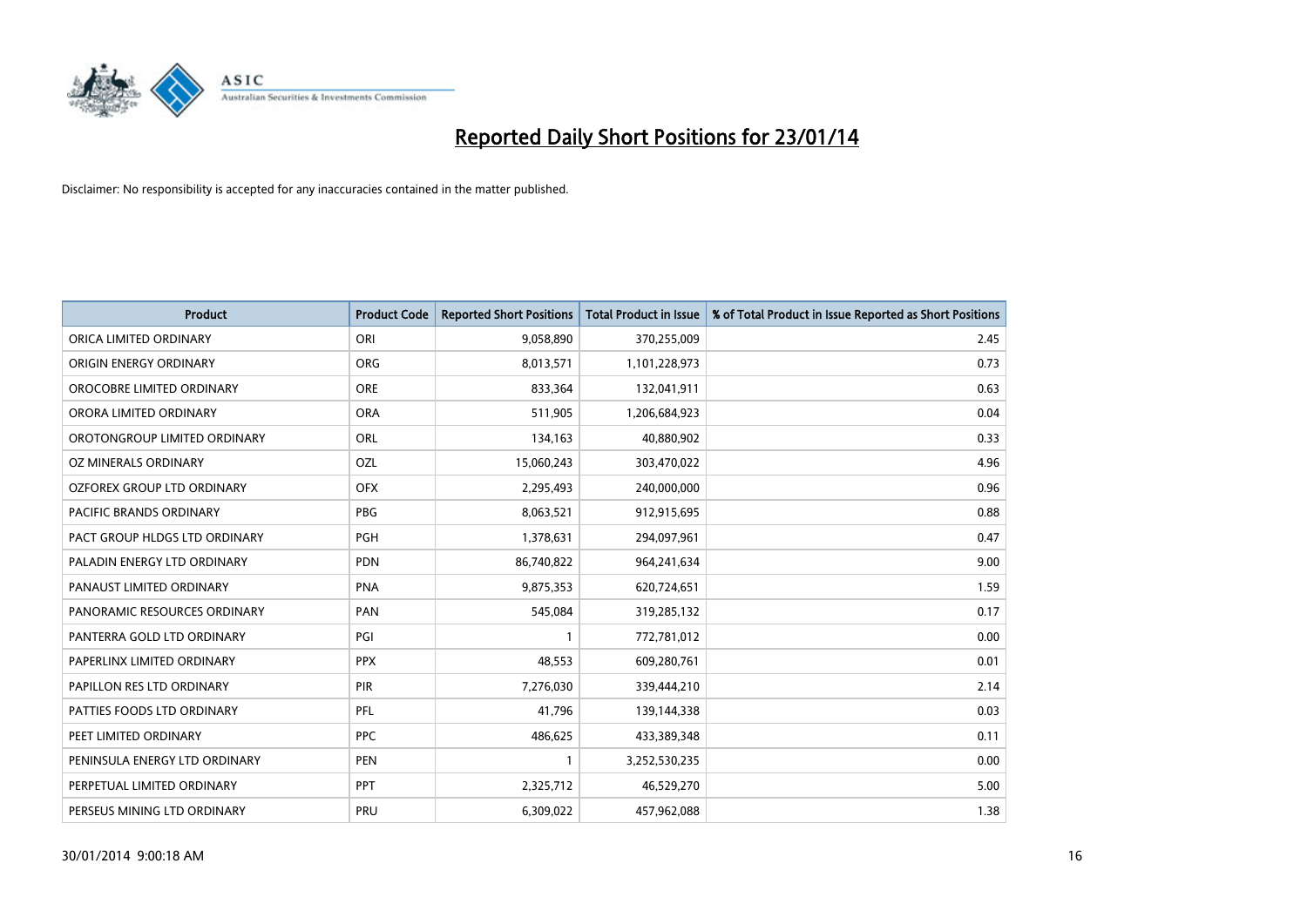

| <b>Product</b>                      | <b>Product Code</b> | <b>Reported Short Positions</b> | <b>Total Product in Issue</b> | % of Total Product in Issue Reported as Short Positions |
|-------------------------------------|---------------------|---------------------------------|-------------------------------|---------------------------------------------------------|
| PHARMAXIS LTD ORDINARY              | <b>PXS</b>          | 737,329                         | 309,046,349                   | 0.24                                                    |
| PHOSPHAGENICS LTD. ORDINARY         | POH                 | 50,000                          | 1,020,465,957                 | 0.00                                                    |
| PLATINUM ASSET ORDINARY             | <b>PTM</b>          | 165,170                         | 578,685,695                   | 0.03                                                    |
| PLATINUM AUSTRALIA ORDINARY         | PLA                 | 836,127                         | 504,968,043                   | 0.17                                                    |
| PMP LIMITED ORDINARY                | PMP                 | 1,595,073                       | 323,781,124                   | 0.49                                                    |
| PRANA BIOTECHNOLOGY ORDINARY        | PBT                 | 314,151                         | 418,181,096                   | 0.08                                                    |
| PREMIER INVESTMENTS ORDINARY        | <b>PMV</b>          | 250,975                         | 155,314,874                   | 0.16                                                    |
| PRIMA BIOMED LTD ORDINARY           | <b>PRR</b>          | 974,475                         | 1,228,709,341                 | 0.08                                                    |
| PRIMARY HEALTH CARE ORDINARY        | <b>PRY</b>          | 16,979,259                      | 504,956,647                   | 3.36                                                    |
| PRIME MEDIA GRP LTD ORDINARY        | <b>PRT</b>          | 1,410,937                       | 366,330,303                   | 0.39                                                    |
| PROGRAMMED ORDINARY                 | <b>PRG</b>          | 189,940                         | 118,229,190                   | 0.16                                                    |
| <b>QANTAS AIRWAYS ORDINARY</b>      | QAN                 | 63,195,641                      | 2,196,330,250                 | 2.88                                                    |
| OBE INSURANCE GROUP ORDINARY        | QBE                 | 14,177,159                      | 1,248,704,599                 | 1.14                                                    |
| <b>QUBE HOLDINGS LTD ORDINARY</b>   | <b>QUB</b>          | 11,995,030                      | 931,433,499                   | 1.29                                                    |
| RAMELIUS RESOURCES ORDINARY         | <b>RMS</b>          | 169,047                         | 365,380,380                   | 0.05                                                    |
| RAMSAY HEALTH CARE ORDINARY         | <b>RHC</b>          | 2,542,023                       | 202,081,252                   | 1.26                                                    |
| <b>RCG CORPORATION LTD ORDINARY</b> | <b>RCG</b>          | 596                             | 262,308,625                   | 0.00                                                    |
| <b>RCR TOMLINSON ORDINARY</b>       | <b>RCR</b>          | 1,097,924                       | 136,696,590                   | 0.80                                                    |
| <b>REA GROUP ORDINARY</b>           | <b>REA</b>          | 878,856                         | 131,714,699                   | 0.67                                                    |
| RECALL HOLDINGS LTD ORDINARY        | <b>REC</b>          | 611,456                         | 312,311,413                   | 0.20                                                    |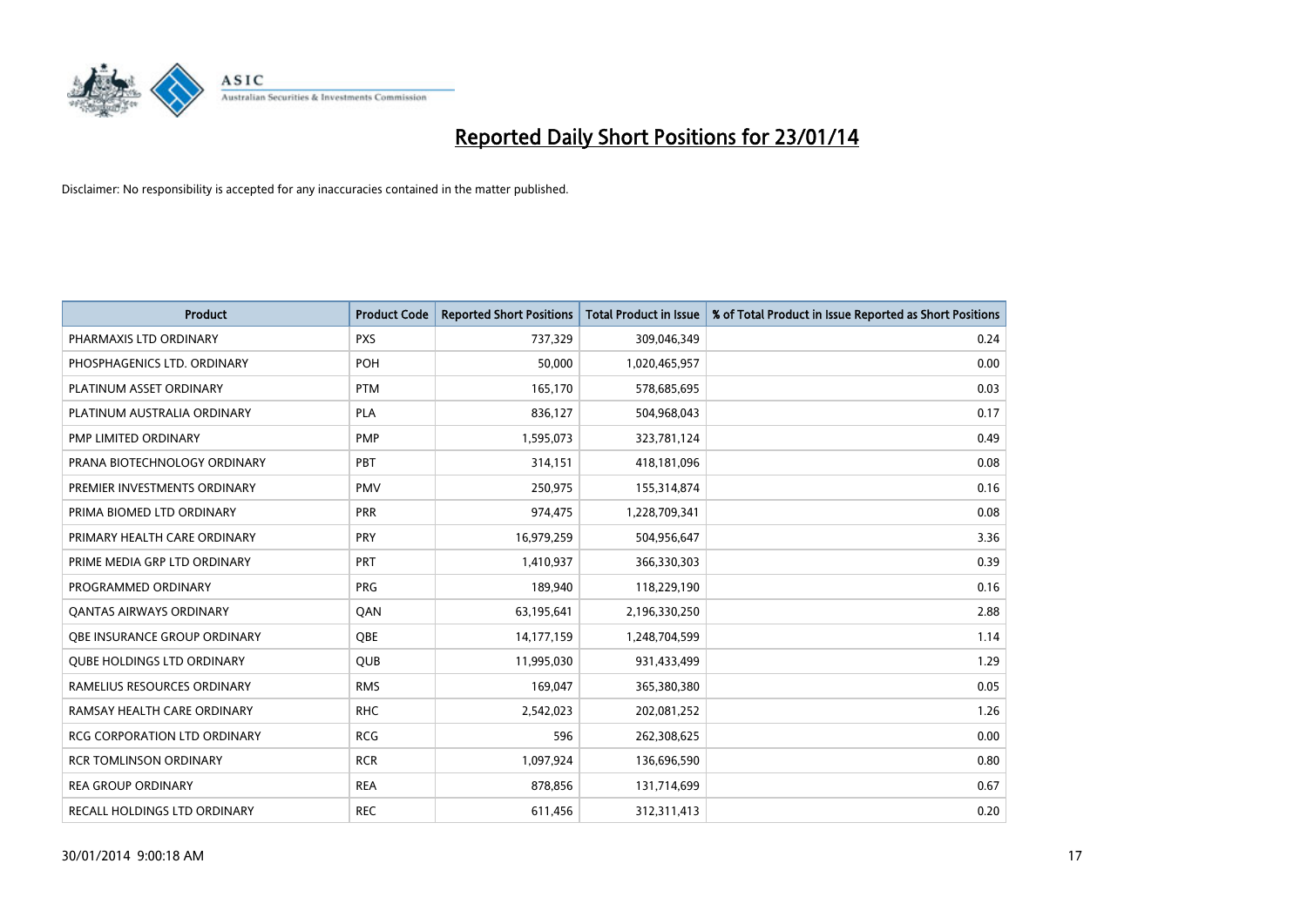

| Product                            | <b>Product Code</b> | <b>Reported Short Positions</b> | <b>Total Product in Issue</b> | % of Total Product in Issue Reported as Short Positions |
|------------------------------------|---------------------|---------------------------------|-------------------------------|---------------------------------------------------------|
| <b>RECKON LIMITED ORDINARY</b>     | <b>RKN</b>          | 81,263                          | 126,913,066                   | 0.06                                                    |
| <b>RED 5 LIMITED ORDINARY</b>      | <b>RED</b>          | 162,100                         | 759,451,008                   | 0.02                                                    |
| <b>RED FORK ENERGY ORDINARY</b>    | <b>RFE</b>          | 3,597,026                       | 501,051,719                   | 0.72                                                    |
| REDBANK ENERGY LTD ORDINARY        | <b>AEI</b>          | 13                              | 786,287                       | 0.00                                                    |
| REECE AUSTRALIA LTD. ORDINARY      | <b>REH</b>          | 391                             | 99,600,000                    | 0.00                                                    |
| REED RESOURCES LTD ORDINARY        | <b>RDR</b>          | 250,000                         | 523,453,895                   | 0.05                                                    |
| <b>REGIS RESOURCES ORDINARY</b>    | <b>RRL</b>          | 11,359,566                      | 498,016,225                   | 2.28                                                    |
| RESMED INC CDI 10:1                | <b>RMD</b>          | 28,134,133                      | 1,420,542,770                 | 1.98                                                    |
| <b>RESOLUTE MINING ORDINARY</b>    | <b>RSG</b>          | 7,113,586                       | 641,189,223                   | 1.11                                                    |
| RESOURCE EQUIP LTD ORDINARY        | <b>RQL</b>          | 50,000                          | 249,065,471                   | 0.02                                                    |
| RESOURCE GENERATION ORDINARY       | <b>RES</b>          | 224,300                         | 581,380,338                   | 0.04                                                    |
| RETAIL FOOD GROUP ORDINARY         | <b>RFG</b>          | 3,143,664                       | 144,049,390                   | 2.18                                                    |
| REX MINERALS LIMITED ORDINARY      | <b>RXM</b>          | 1,652,036                       | 188,907,284                   | 0.87                                                    |
| <b>RIDLEY CORPORATION ORDINARY</b> | <b>RIC</b>          | 2,332,787                       | 307,817,071                   | 0.76                                                    |
| RIO TINTO LIMITED ORDINARY         | <b>RIO</b>          | 4,118,131                       | 435,758,720                   | 0.95                                                    |
| ROBUST RESOURCES ORDINARY          | <b>ROL</b>          | 4,000                           | 102,830,646                   | 0.00                                                    |
| ROC OIL COMPANY ORDINARY           | <b>ROC</b>          | 928,855                         | 686,461,740                   | 0.14                                                    |
| <b>RURALCO HOLDINGS ORDINARY</b>   | <b>RHL</b>          | 1,350                           | 62,711,592                    | 0.00                                                    |
| SAI GLOBAL LIMITED ORDINARY        | SAI                 | 6,811,391                       | 210,751,657                   | 3.23                                                    |
| SALMAT LIMITED ORDINARY            | <b>SLM</b>          | 998                             | 159,812,799                   | 0.00                                                    |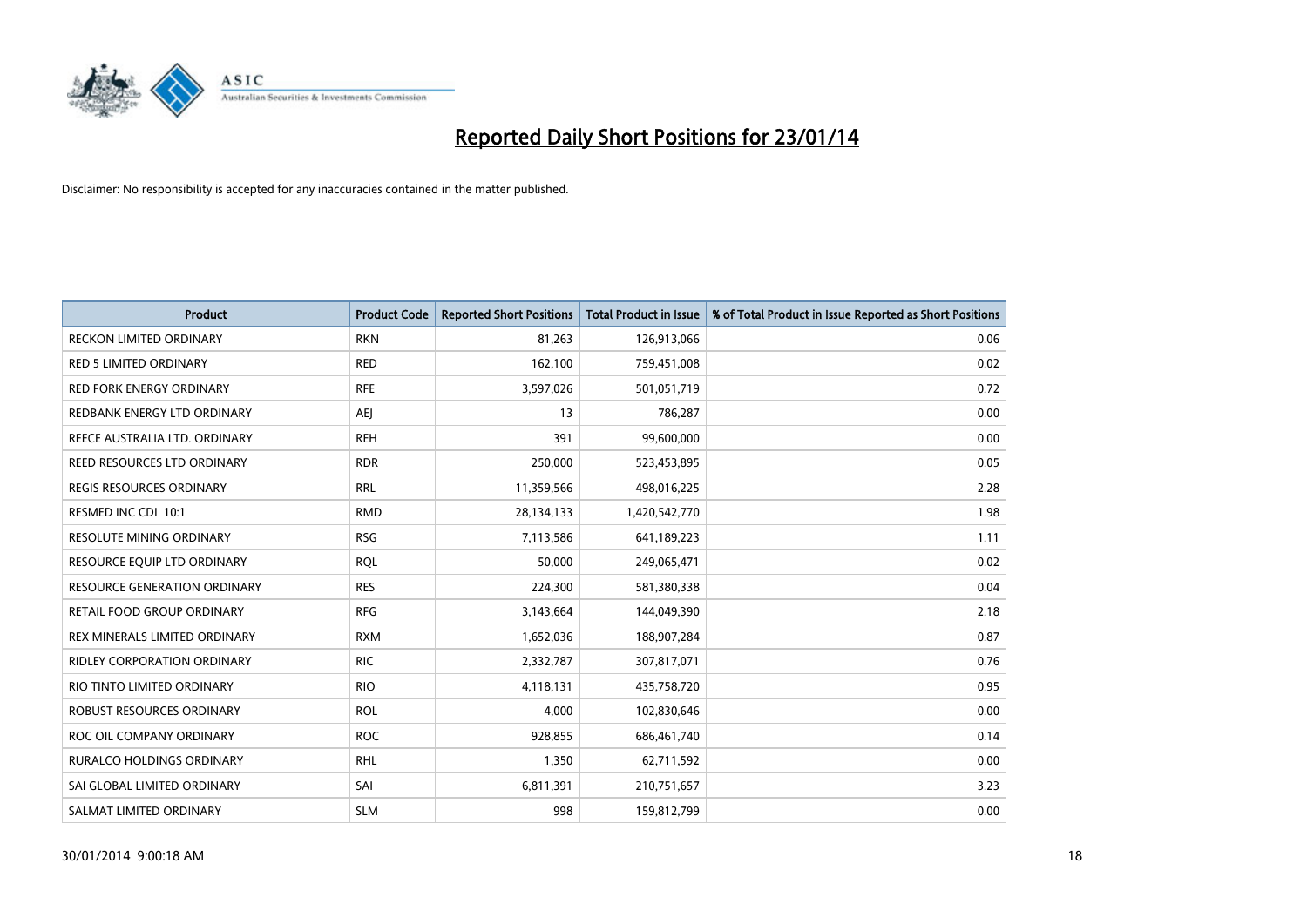

| <b>Product</b>                           | <b>Product Code</b> | <b>Reported Short Positions</b> | <b>Total Product in Issue</b> | % of Total Product in Issue Reported as Short Positions |
|------------------------------------------|---------------------|---------------------------------|-------------------------------|---------------------------------------------------------|
| SAMSON OIL & GAS LTD ORDINARY            | SSN                 | 2,010,000                       | 2,547,627,193                 | 0.08                                                    |
| SANDFIRE RESOURCES ORDINARY              | <b>SFR</b>          | 1,317,553                       | 155,640,968                   | 0.85                                                    |
| <b>SANTOS LTD ORDINARY</b>               | <b>STO</b>          | 4,427,236                       | 970,223,824                   | 0.46                                                    |
| SARACEN MINERAL ORDINARY                 | SAR                 | 1,539,908                       | 595,263,186                   | 0.26                                                    |
| SCA PROPERTY GROUP STAPLED SECURITIES    | <b>SCP</b>          | 35,897,140                      | 648,628,320                   | 5.53                                                    |
| SEDGMAN LIMITED ORDINARY                 | SDM                 | 99,648                          | 223,224,636                   | 0.04                                                    |
| SEEK LIMITED ORDINARY                    | <b>SEK</b>          | 10,522,375                      | 339,167,526                   | 3.10                                                    |
| SELECT HARVESTS ORDINARY                 | SHV                 | 32,147                          | 57,815,720                    | 0.06                                                    |
| SENEX ENERGY LIMITED ORDINARY            | <b>SXY</b>          | 7,921,455                       | 1,145,008,917                 | 0.69                                                    |
| SERVCORP LIMITED ORDINARY                | SRV                 | 2,250                           | 98,432,275                    | 0.00                                                    |
| SERVICE STREAM ORDINARY                  | <b>SSM</b>          | 100                             | 284,443,570                   | 0.00                                                    |
| SEVEN GROUP HOLDINGS ORDINARY            | <b>SVW</b>          | 3,902,118                       | 308,160,281                   | 1.27                                                    |
| SEVEN WEST MEDIA LTD ORDINARY            | <b>SWM</b>          | 7,123,185                       | 999,160,872                   | 0.71                                                    |
| SIGMA PHARMACEUTICAL ORDINARY            | <b>SIP</b>          | 6,437,809                       | 1,125,275,419                 | 0.57                                                    |
| SILEX SYSTEMS ORDINARY                   | <b>SLX</b>          | 2,800,999                       | 170,297,752                   | 1.64                                                    |
| SILVER CHEF LIMITED ORDINARY             | SIV                 | 1,599                           | 29,333,629                    | 0.01                                                    |
| SILVER LAKE RESOURCE ORDINARY            | <b>SLR</b>          | 19,488,364                      | 437,594,758                   | 4.45                                                    |
| SIMS METAL MGMT LTD ORDINARY             | SGM                 | 10,880,371                      | 204,439,083                   | 5.32                                                    |
| SINGAPORE TELECOMM. CHESS DEPOSITARY INT | SGT                 | 3,897,540                       | 148,226,740                   | 2.63                                                    |
| SIRIUS RESOURCES NL ORDINARY             | <b>SIR</b>          | 10,086,079                      | 261,930,167                   | 3.85                                                    |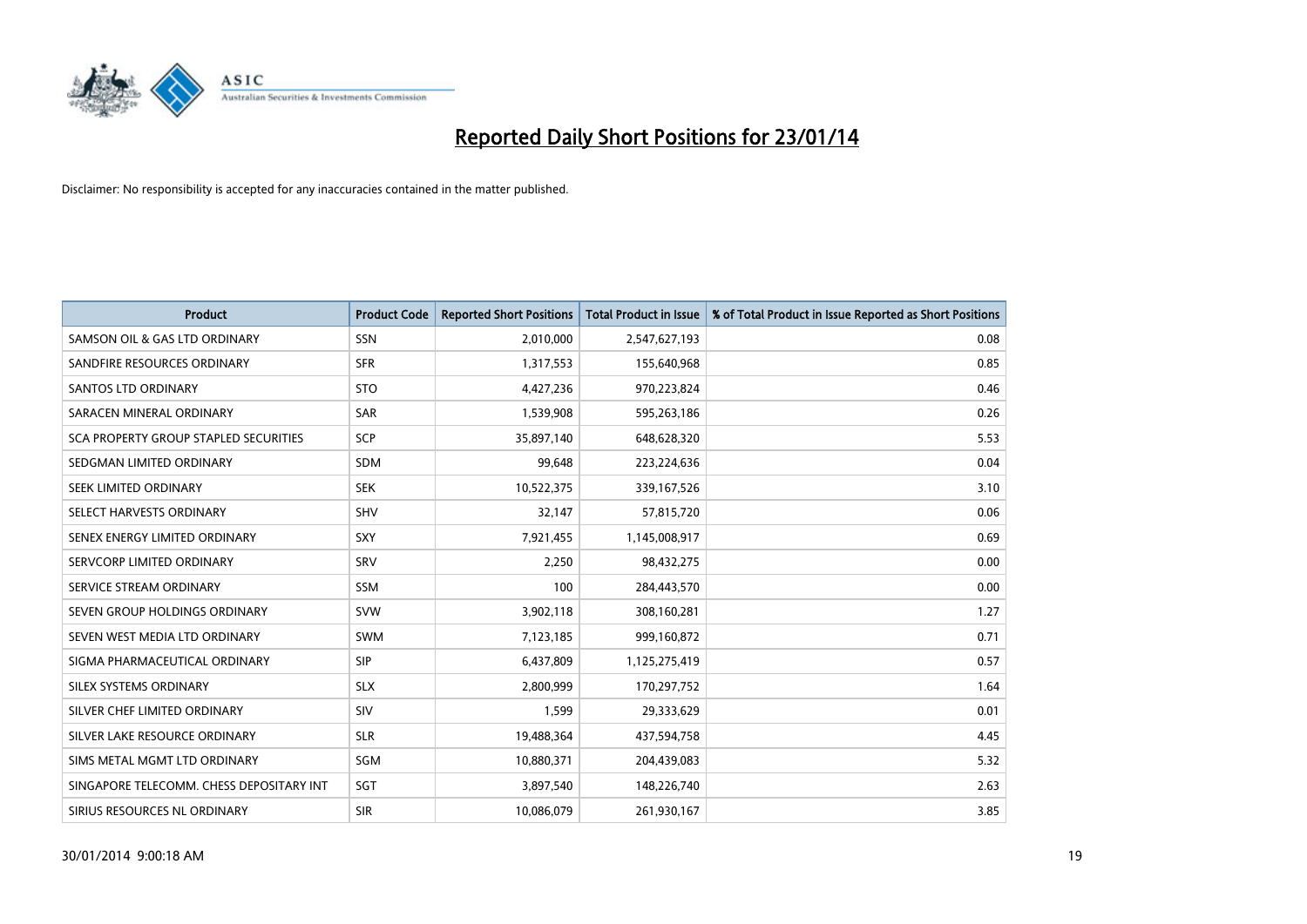

| <b>Product</b>                           | <b>Product Code</b> | <b>Reported Short Positions</b> | <b>Total Product in Issue</b> | % of Total Product in Issue Reported as Short Positions |
|------------------------------------------|---------------------|---------------------------------|-------------------------------|---------------------------------------------------------|
| SIRTEX MEDICAL ORDINARY                  | <b>SRX</b>          | 273,868                         | 56,108,439                    | 0.49                                                    |
| SKILLED GROUP LTD ORDINARY               | <b>SKE</b>          | 2,837,788                       | 233,871,364                   | 1.21                                                    |
| <b>SKY NETWORK ORDINARY</b>              | <b>SKT</b>          | 87,372                          | 389,139,785                   | 0.02                                                    |
| SKYCITY ENT GRP LTD ORDINARY             | <b>SKC</b>          | 436,290                         | 580,016,676                   | 0.08                                                    |
| <b>SLATER &amp; GORDON ORDINARY</b>      | SGH                 | 571,756                         | 202,481,656                   | 0.28                                                    |
| SMS MANAGEMENT, ORDINARY                 | <b>SMX</b>          | 3,223,166                       | 70,099,763                    | 4.60                                                    |
| SONIC HEALTHCARE ORDINARY                | <b>SHL</b>          | 4,316,507                       | 400,733,556                   | 1.08                                                    |
| SOUL PATTINSON (W.H) ORDINARY            | SOL                 | 64,759                          | 239,395,320                   | 0.03                                                    |
| SOUTH BOULDER MINES ORDINARY             | <b>STB</b>          | 1                               | 128,327,826                   | 0.00                                                    |
| SP AUSNET STAPLED SECURITIES             | <b>SPN</b>          | 62,685,707                      | 3,386,607,080                 | 1.85                                                    |
| SPARK INFRASTRUCTURE STAPLED NOTE & UNIT | SKI                 | 48,978,350                      | 1,326,734,264                 | 3.69                                                    |
| SPDR 200 FUND ETF UNITS                  | <b>STW</b>          | 7,967                           | 44,878,688                    | 0.02                                                    |
| SPDR 200 RESOURCES ETF UNITS             | <b>OZR</b>          | 65,000                          | 1,601,132                     | 4.06                                                    |
| SPDR SMALL ORDS ETF UNITS                | SSO                 | 178,018                         | 800,855                       | 22.23                                                   |
| SPECIALTY FASHION ORDINARY               | <b>SFH</b>          | 50,060                          | 192,236,121                   | 0.03                                                    |
| ST BARBARA LIMITED ORDINARY              | SBM                 | 13,966,540                      | 488,074,077                   | 2.86                                                    |
| STARPHARMA HOLDINGS ORDINARY             | SPL                 | 12,861,313                      | 284,574,948                   | 4.52                                                    |
| STEADFAST GROUP LTD ORDINARY             | <b>SDF</b>          | 1,835,431                       | 500,971,408                   | 0.37                                                    |
| STHN CROSS MEDIA ORDINARY                | <b>SXL</b>          | 1,678,290                       | 705,099,800                   | 0.24                                                    |
| STOCKLAND UNITS/ORD STAPLED              | SGP                 | 13,429,172                      | 2,305,750,747                 | 0.58                                                    |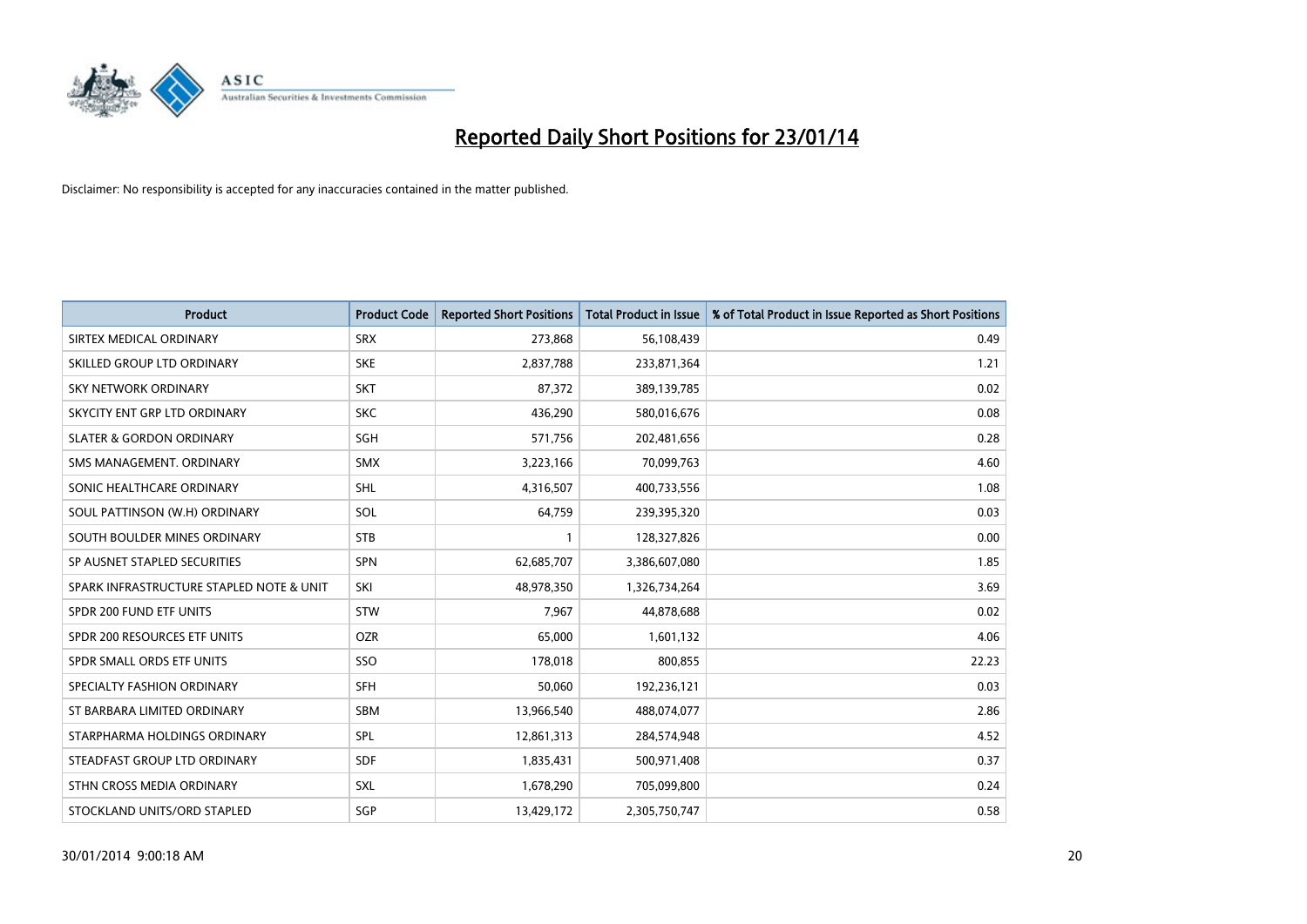

| <b>Product</b>                   | <b>Product Code</b> | <b>Reported Short Positions</b> | <b>Total Product in Issue</b> | % of Total Product in Issue Reported as Short Positions |
|----------------------------------|---------------------|---------------------------------|-------------------------------|---------------------------------------------------------|
| STRAITS RES LTD. ORDINARY        | SRO                 | 56,522                          | 1,217,730,293                 | 0.00                                                    |
| STRIKE ENERGY LTD ORDINARY       | <b>STX</b>          | 5,000                           | 706,519,664                   | 0.00                                                    |
| STW COMMUNICATIONS ORDINARY      | SGN                 | 566,647                         | 403,828,512                   | 0.14                                                    |
| SUNCORP GROUP LTD ORDINARY       | <b>SUN</b>          | 4,091,141                       | 1,286,600,980                 | 0.32                                                    |
| SUNDANCE ENERGY ORDINARY         | <b>SEA</b>          | 618,789                         | 463,173,668                   | 0.13                                                    |
| SUNDANCE RESOURCES ORDINARY      | SDL                 | 171,213,596                     | 3,073,110,985                 | 5.57                                                    |
| SUNLAND GROUP LTD ORDINARY       | <b>SDG</b>          | 18,391                          | 181,710,087                   | 0.01                                                    |
| SUPER RET REP LTD ORDINARY       | SUL                 | 2,897,317                       | 196,731,620                   | 1.47                                                    |
| SYD AIRPORT STAPLED US PROHIBIT. | SYD                 | 22,488,605                      | 2,194,322,759                 | 1.02                                                    |
| SYRAH RESOURCES ORDINARY         | <b>SYR</b>          | 3,880,753                       | 162,335,614                   | 2.39                                                    |
| TABCORP HOLDINGS LTD ORDINARY    | <b>TAH</b>          | 17,950,360                      | 754,274,706                   | 2.38                                                    |
| TANAMI GOLD NL ORDINARY          | <b>TAM</b>          | 5,001                           | 1,175,097,046                 | 0.00                                                    |
| TAP OIL LIMITED ORDINARY         | <b>TAP</b>          | 112,949                         | 242,237,221                   | 0.05                                                    |
| TASSAL GROUP LIMITED ORDINARY    | <b>TGR</b>          | 31,239                          | 146,507,029                   | 0.02                                                    |
| TATTS GROUP LTD ORDINARY         | <b>TTS</b>          | 9,842,156                       | 1,417,117,821                 | 0.69                                                    |
| TECHNOLOGY ONE ORDINARY          | <b>TNE</b>          | 5,055                           | 307,751,455                   | 0.00                                                    |
| TELECOM CORPORATION ORDINARY     | <b>TEL</b>          | 10,448,645                      | 1,824,150,788                 | 0.57                                                    |
| TELSTRA CORPORATION. ORDINARY    | <b>TLS</b>          | 28,646,910                      | 12,443,074,357                | 0.23                                                    |
| TEN NETWORK HOLDINGS ORDINARY    | <b>TEN</b>          | 143,421,804                     | 2,586,970,845                 | 5.54                                                    |
| TERANGA GOLD CORP CDI 1:1        | <b>TGZ</b>          | 150,295                         | 114,338,103                   | 0.13                                                    |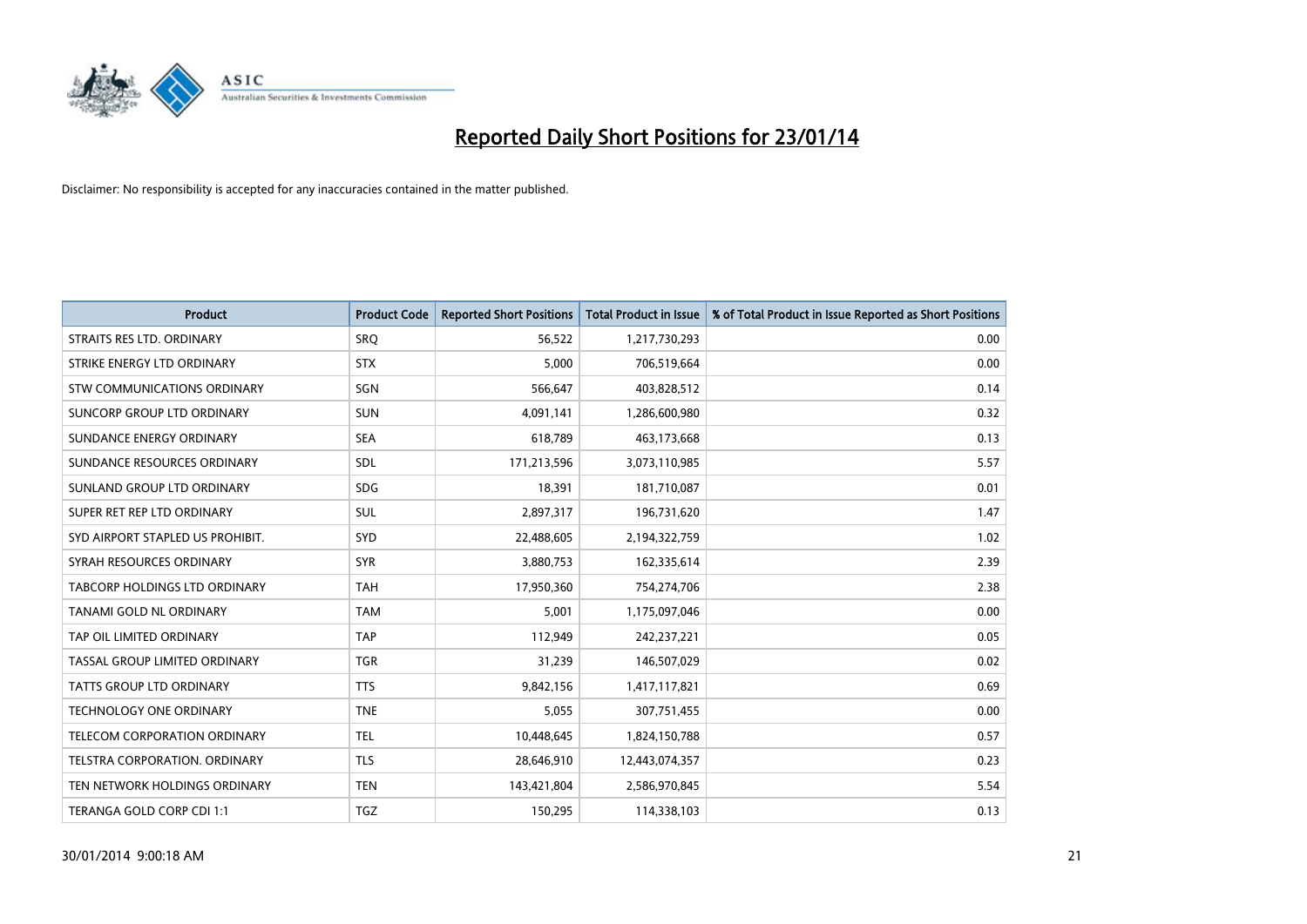

| <b>Product</b>                        | <b>Product Code</b> | <b>Reported Short Positions</b> | <b>Total Product in Issue</b> | % of Total Product in Issue Reported as Short Positions |
|---------------------------------------|---------------------|---------------------------------|-------------------------------|---------------------------------------------------------|
| TFS CORPORATION LTD ORDINARY          | <b>TFC</b>          | 114,689                         | 282,157,408                   | 0.04                                                    |
| THE REJECT SHOP ORDINARY              | <b>TRS</b>          | 1,772,624                       | 28,826,248                    | 6.15                                                    |
| <b>TIGER RESOURCES ORDINARY</b>       | <b>TGS</b>          | 773,992                         | 802,710,269                   | 0.10                                                    |
| TITAN ENERGY SERVICE ORDINARY         | <b>TTN</b>          | 1,466                           | 48,866,894                    | 0.00                                                    |
| TOLL HOLDINGS LTD ORDINARY            | <b>TOL</b>          | 31,022,230                      | 717,133,875                   | 4.33                                                    |
| TOX FREE SOLUTIONS ORDINARY           | <b>TOX</b>          | 1,602,372                       | 133,242,359                   | 1.20                                                    |
| TPG TELECOM LIMITED ORDINARY          | <b>TPM</b>          | 1,575,326                       | 793,808,141                   | 0.20                                                    |
| TRADE ME GROUP ORDINARY               | <b>TME</b>          | 717,117                         | 396,548,005                   | 0.18                                                    |
| <b>TRANSFIELD SERVICES ORDINARY</b>   | <b>TSE</b>          | 32,077,120                      | 512,457,716                   | 6.26                                                    |
| TRANSPACIFIC INDUST, ORDINARY         | <b>TPI</b>          | 22,825,615                      | 1,578,563,490                 | 1.45                                                    |
| TRANSURBAN GROUP TRIPLE STAPLED SEC.  | TCL                 | 2,540,162                       | 1,486,013,648                 | 0.17                                                    |
| <b>TREASURY GROUP ORDINARY</b>        | <b>TRG</b>          | 27,011                          | 23,070,755                    | 0.12                                                    |
| TREASURY WINE ESTATE ORDINARY         | <b>TWE</b>          | 30,170,275                      | 647,227,144                   | 4.66                                                    |
| TROY RESOURCES LTD ORDINARY           | <b>TRY</b>          | 602,075                         | 168,486,562                   | 0.36                                                    |
| TWENTY-FIRST FOX INC A NON-VOTING CDI | <b>FOXLV</b>        | 316,216                         | 21,516,184                    | 1.47                                                    |
| TWENTY-FIRST FOX INC B VOTING CDI     | <b>FOX</b>          | 1,700,745                       | 207,133,020                   | 0.82                                                    |
| UGL LIMITED ORDINARY                  | UGL                 | 21,381,448                      | 166,511,240                   | 12.84                                                   |
| UNILIFE CORPORATION CDI 6:1           | <b>UNS</b>          | 161,086                         | 266,388,654                   | 0.06                                                    |
| <b>UXC LIMITED ORDINARY</b>           | <b>UXC</b>          | 344,309                         | 320,551,687                   | 0.11                                                    |
| VEDA GROUP LTD ORDINARY               | <b>VED</b>          | 2,064,127                       | 842,055,406                   | 0.25                                                    |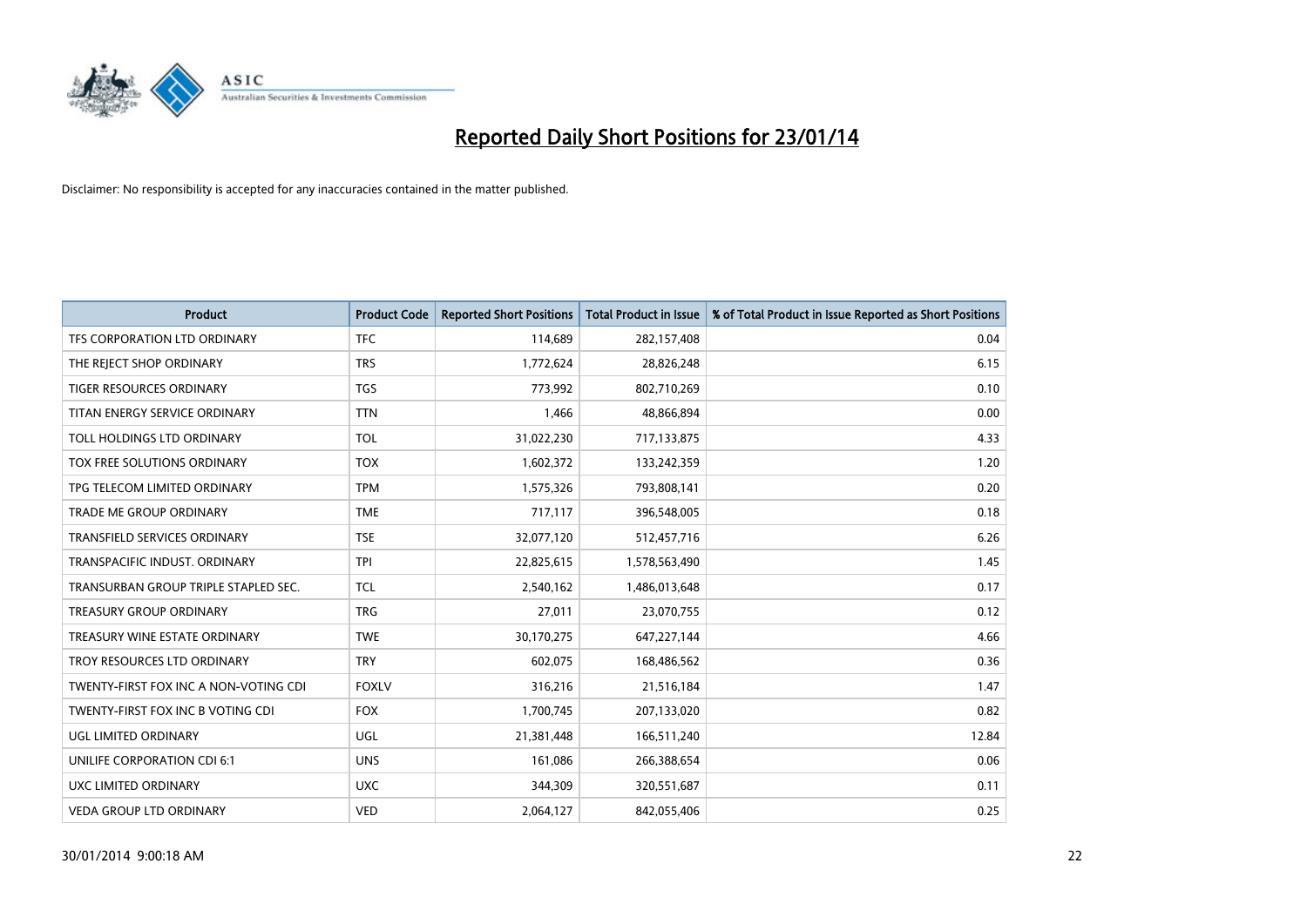

| <b>Product</b>                       | <b>Product Code</b> | <b>Reported Short Positions</b> | <b>Total Product in Issue</b> | % of Total Product in Issue Reported as Short Positions |
|--------------------------------------|---------------------|---------------------------------|-------------------------------|---------------------------------------------------------|
| <b>VILLAGE ROADSHOW LTD ORDINARY</b> | <b>VRL</b>          | 462,831                         | 159,493,510                   | 0.29                                                    |
| <b>VIRGIN AUS HLDG LTD ORDINARY</b>  | <b>VAH</b>          | 109,597,528                     | 3,514,807,839                 | 3.12                                                    |
| <b>VIRTUS HEALTH LTD ORDINARY</b>    | <b>VRT</b>          | 1,419,877                       | 79,536,601                    | 1.79                                                    |
| VISION EYE INSTITUTE ORDINARY        | VEI                 | 302,748                         | 160,759,740                   | 0.19                                                    |
| <b>VOCATION LTD ORDINARY</b>         | <b>VET</b>          | 8,540,689                       | 200,000,000                   | 4.27                                                    |
| <b>VOCUS COMMS LTD ORDINARY</b>      | <b>VOC</b>          | 143,631                         | 80,779,125                    | 0.18                                                    |
| WARRNAMBOOL CHEESE ORDINARY          | <b>WCB</b>          | 39,999                          | 55,969,511                    | 0.07                                                    |
| <b>WATPAC LIMITED ORDINARY</b>       | <b>WTP</b>          | 2,843                           | 184,332,526                   | 0.00                                                    |
| WEBIET LIMITED ORDINARY              | <b>WEB</b>          | 1,971,382                       | 79,397,959                    | 2.48                                                    |
| WELLCOM GROUP LTD ORDINARY           | <b>WLL</b>          | 74                              | 39,052,001                    | 0.00                                                    |
| <b>WESFARMERS LIMITED ORDINARY</b>   | <b>WES</b>          | 5,016,080                       | 1,143,274,951                 | 0.44                                                    |
| WESTERN AREAS LTD ORDINARY           | <b>WSA</b>          | 25,421,842                      | 196,862,806                   | 12.91                                                   |
| WESTERN DESERT RES. ORDINARY         | <b>WDR</b>          | 2,986,464                       | 499,665,257                   | 0.60                                                    |
| WESTFIELD GROUP ORD/UNIT STAPLED SEC | <b>WDC</b>          | 2,742,421                       | 2,113,501,814                 | 0.13                                                    |
| WESTFIELD RETAIL TST UNIT STAPLED    | <b>WRT</b>          | 17,963,635                      | 2,979,214,029                 | 0.60                                                    |
| <b>WESTPAC BANKING CORP ORDINARY</b> | <b>WBC</b>          | 18,789,860                      | 3,109,048,309                 | 0.60                                                    |
| WHITE ENERGY COMPANY ORDINARY        | <b>WEC</b>          | 1,523,330                       | 322,974,494                   | 0.47                                                    |
| <b>WHITEHAVEN COAL ORDINARY</b>      | <b>WHC</b>          | 59,511,939                      | 1,025,692,710                 | 5.80                                                    |
| WIDE BAY AUST LTD ORDINARY           | <b>WBB</b>          | 9,529                           | 36,238,600                    | 0.03                                                    |
| WINDIMURRA VANADIUM ORDINARY         | <b>WVL</b>          | 20,461                          | 19,284,366                    | 0.11                                                    |